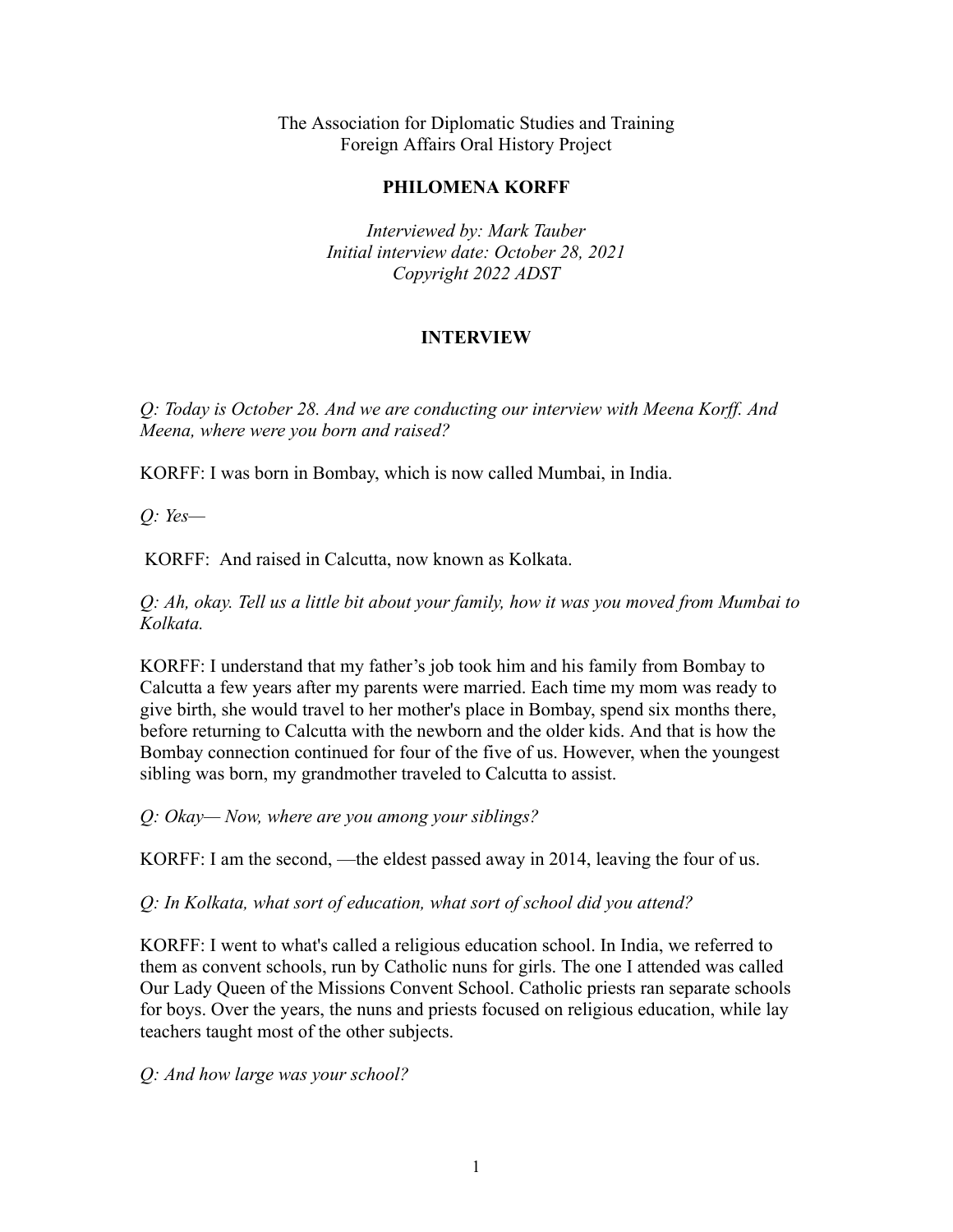KORFF: I would say about five hundred. It went from kindergarten through the eleventh grade. We didn't have a twelfth grade back then. To graduate from high school in Commonwealth countries, we took the Senior Cambridge examination, which was the General Certificate of Education (GCE).

*Q : Ah, yeah. So it was based, essentially, on the British system of education.*

KORFF: Yes, it was. Our school year went from January-December.

*Q: Now, while you were at school, were there particular subjects you excelled at or clubs or other activities?*

KORFF: I did like Geography very much. And Biology, or Health Science, as we call it. Those two were my favorite subjects.

### *Q: And as you were growing up, did your family travel other than to Bombay, when your mother was pregnant?*

KORFF: I don't think so as we were a big family and transportation wasn't that easy. When we were all in school, my mom would take us to Bombay to spend our summer holidays with my grandmother. Several times a week, my grandmother would walk us to the nearest beach, which was always a thrill! My father may have joined us a couple of times. Once, I remember, we all sailed on a passenger ship from Bombay to Mangalore to visit my great grandmother. That visit left a lasting impression on us all because we weren't familiar with life in the country, e.g., drawing water from the well, picking fruit and vegetables from the garden, running to the chicken coop each morning to collect eggs, using firewood for cooking, etc. We certainly learned a great deal from that visit, along with happy memories.

# *Q: What sort of work did your father do?*

KORFF: He was working for a British company called Johnson and Johnson dealing with ceramic tiles and sanitaryware. Later he became a consultant for an export-import firm.

*Q: And the other question about Kolkata, as you were growing up, did you, from your point of view as a student and going to school, how did it change? What was your experience of the city as you grew up?*

KORFF: Kolkata was a vibrant, yet busy cosmopolitan city which didn't change much. Most private residential buildings were left unpainted and made to appear like they were in dire disrepair. The main reason for that, I believe, was to deter youth groups who went around soliciting donations for the Hindu religious festivals called Pujas, during the autumn months. The city did try to build flyovers or overpasses to ease traffic congestion.

*Q: And as you were approaching the end of school, did you take all A levels? What was your plan, beyond High School?*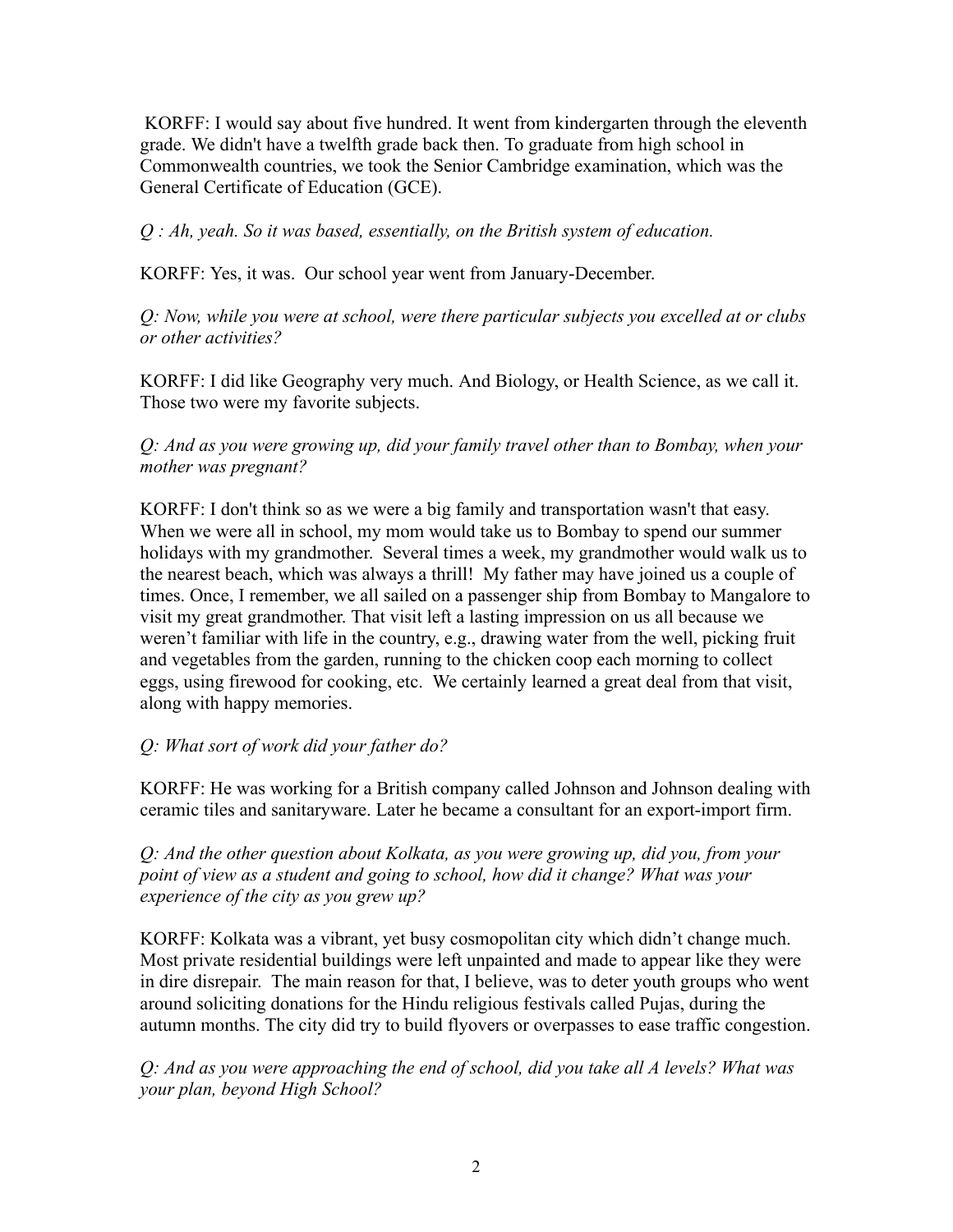KORFF: Our curriculum did not provide for A or O levels. Rather, ours was called Senior Cambridge Examinations, required to graduate from High School. Following school, I attended a culinary arts college, majoring in Hotel and Restaurant Management.

*Q: Okay, so at least there was a sense that the hospitality sector was growing, too. There would be jobs there.*

KORFF: That's right. My mom was very particular that all her children should receive a higher education and thus become independent. So that was the reasoning behind going to college. All of us went to college.

*Q: Which school did you go to after high school?*

KORFF: I went to the Hotel and Restaurant Management College.

*Q: And that was a one-year program if I remember.*

KORFF: No, it was a three-year course. I got a three-year merit scholarship which also covered my tuition.

*Q: Oh, three years. Okay. During that time, did you also have apprenticeship or part-time work in the field?*

KORFF: Yes, I did. I completed short internships at 5-star hotels during the summer. In New Delhi, I worked for about six weeks and in Kolkata for five weeks. And after I graduated, I joined the Oberoi chain of hotels, working with them for about six years, both in Mumbai and Kolkata.

*Q: Now, at some point, you met your husband, Michael, when did that occur?*

KORFF: I met him in 1980. I was working for a travel agent. And a common friend introduced me to him.

*Q: And then, did he explain, and did you understand what the Foreign Service was and what he was doing?*

KORFF: Not really. I understood that he was employed by the U.S. government and assigned to Kolkata as a Cultural Affairs officer at the United States Information Service (USIS). I was familiar with USIS as the American Library that showed films and held lectures. The British and Russians had similar Cultural Centers in Kolkata.

*Q: And now, and then over time, you got to know each other better, but when do you decide to get married?*

KORFF: After several years.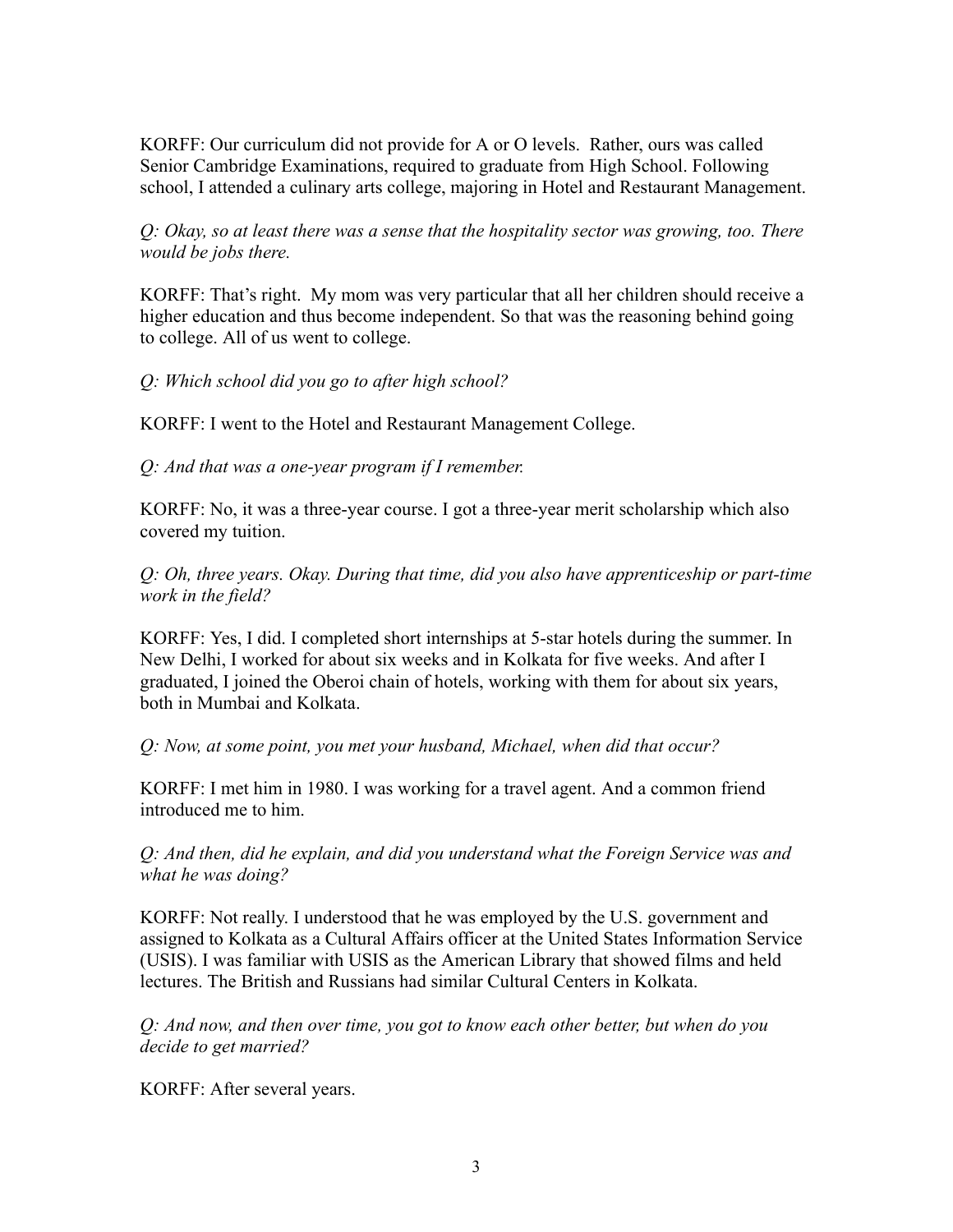*Q: Had he already left Kolkata or where did you get married? When/Where did you actually make the decision and—*

KORFF: We made the decision in Frankfurt.

*Q: Ah, okay.*

KORFF: We traveled to the U.S to get married and returned to Frankfurt to complete the assigned tour.

*Q: Okay, and what year was that?*

KORFF: For the marriage? 1984

*Q: Yes. Okay. Once you become the spouse of a Foreign Service Officer, did you become interested in working in any aspect of the Foreign Service in the embassy or other aspects of the embassy life?*

KORFF: As a spouse of a Foreign Service Officer, my life, interests, and priorities had changed. I no longer wanted to continue working in the hospitality industry given the responsibilities that came with my new role. I pursued any kind of gainful employment at the embassy or consulate rather than work on the local economy where language skills were necessary. I was fortunate that I succeeded in being employed at all our overseas assignments. Down the road, I was interested in applying for the Mustang program.

*Q: Yeah.*

KORFF: The Mustang Program was introduced by the U.S. Department of State, as a mid-level conversion program, to allow talented civil servants to use their expertise more easily as members of the Foreign Service.

*Q: Okay, did you actually apply to the Mustang program?*

KORFF: I think I did.

*Q: Okay,*

KORFF: But I didn't qualify.

*Q: Ah, okay. Then what became your first job as a Foreign Service spouse? Where did that occur?*

KORFF: As a spouse, my first job was at the U.S. Army civilian personnel office, Abrams complex in Frankfurt, Germany, as an Entitlements clerk overseeing their Living Quarters Allowance. The position also entailed liaising with the U.S. Consulate in the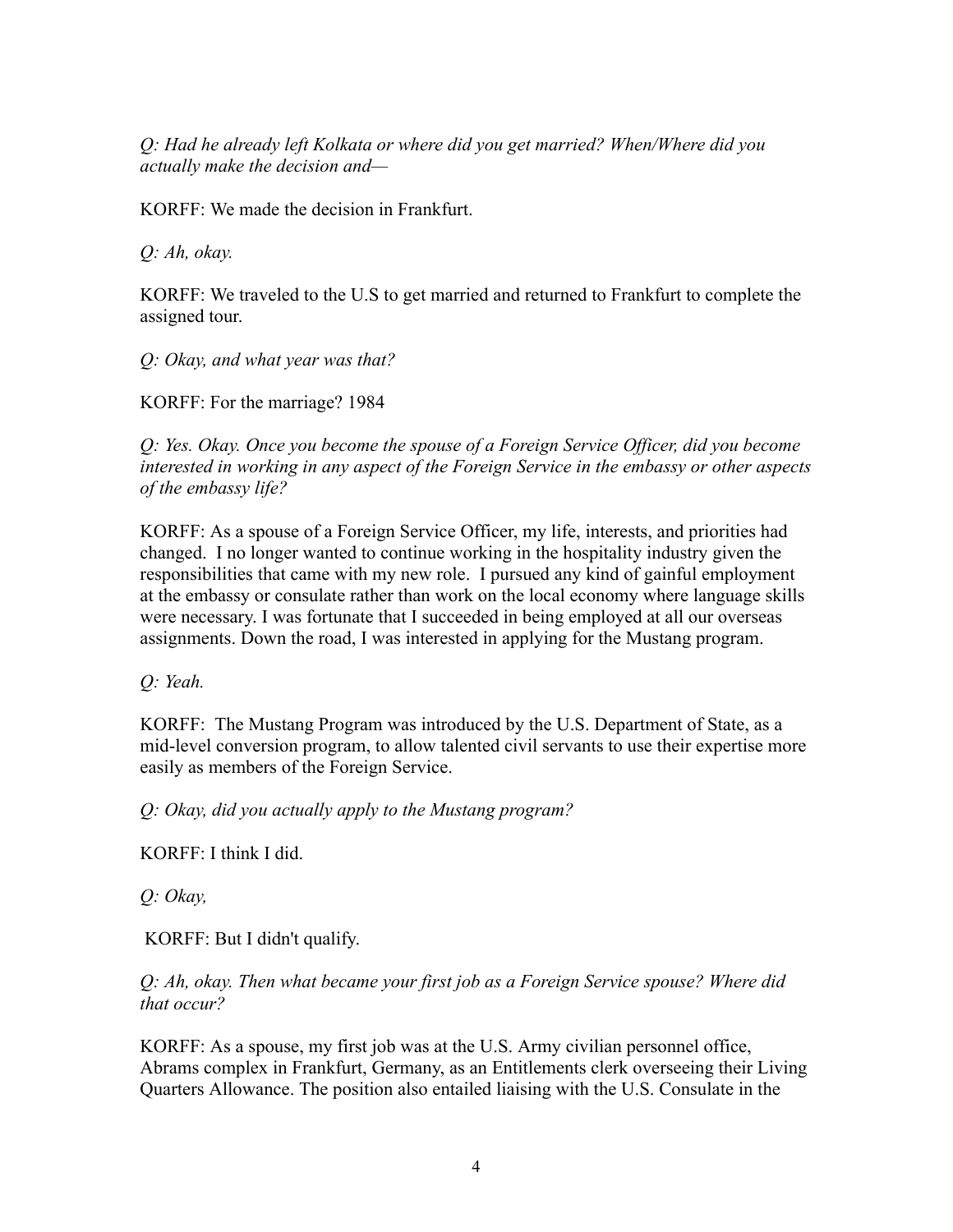issuance of Reports of Birth Abroad and U.S. passports to Department of Defense civilians and their dependents.

*Q: And how did you go? Did you simply apply? Was there an opening? How did that come about?*

KORFF: As I vaguely recall, the job opening must have been published in the Consulate's weekly bulletin and I applied.

*Q: That's fine. But then once you took the job, did they require training?*

KORFF: Yes, I received two weeks on-the-job training by observing a senior colleague. I began working on a temporary security clearance, based on my husband's credentials, and subsequently obtained a full Secret clearance.

*Q: Right.*

KORFF: Once my full clearance was issued, I was given additional responsibilities.

*Q: Alright, is there anything in particular, since this was your first job, sort of in the U.S. government as a spouse? Is there anything particular you recall from that?*

KORFF: I really enjoyed working with my supervisor, a very kind and understanding woman. The work was new and involved a huge learning curve, as my prior experience was mainly in the Hotel industry, very different to my current job.

*Q: Wonderful. Then did the skills you gained, learning how the U.S. government operates and so on, did that serve you well as at the next opportunity you had? Because if you moved with your husband, then to Bern, Switzerland?*

KORFF: Yes.

*Q: And, what were you? What was your thinking at that point? Did you want to work again? And how did it come about that you did work?*

KORFF: Absolutely. I wanted to work because I didn't enjoy staying at home or wasting time socializing with other spouses. Given that the U.S. Embassy in Bern was small, job openings for spouses weren't easily available. Ultimately, after over 18 months, I was hired in the Visa Section.

*Q: Sure.*

KORFF: So, while working at the Civilian Personnel Office, I liaised closely with the U.S. Consulate. I accepted and reviewed birth registration and passport applications from the U.S. Army civilians and contractors, ensuring that they were properly completed along with supporting documents. In addition, I reviewed approval claims for their Living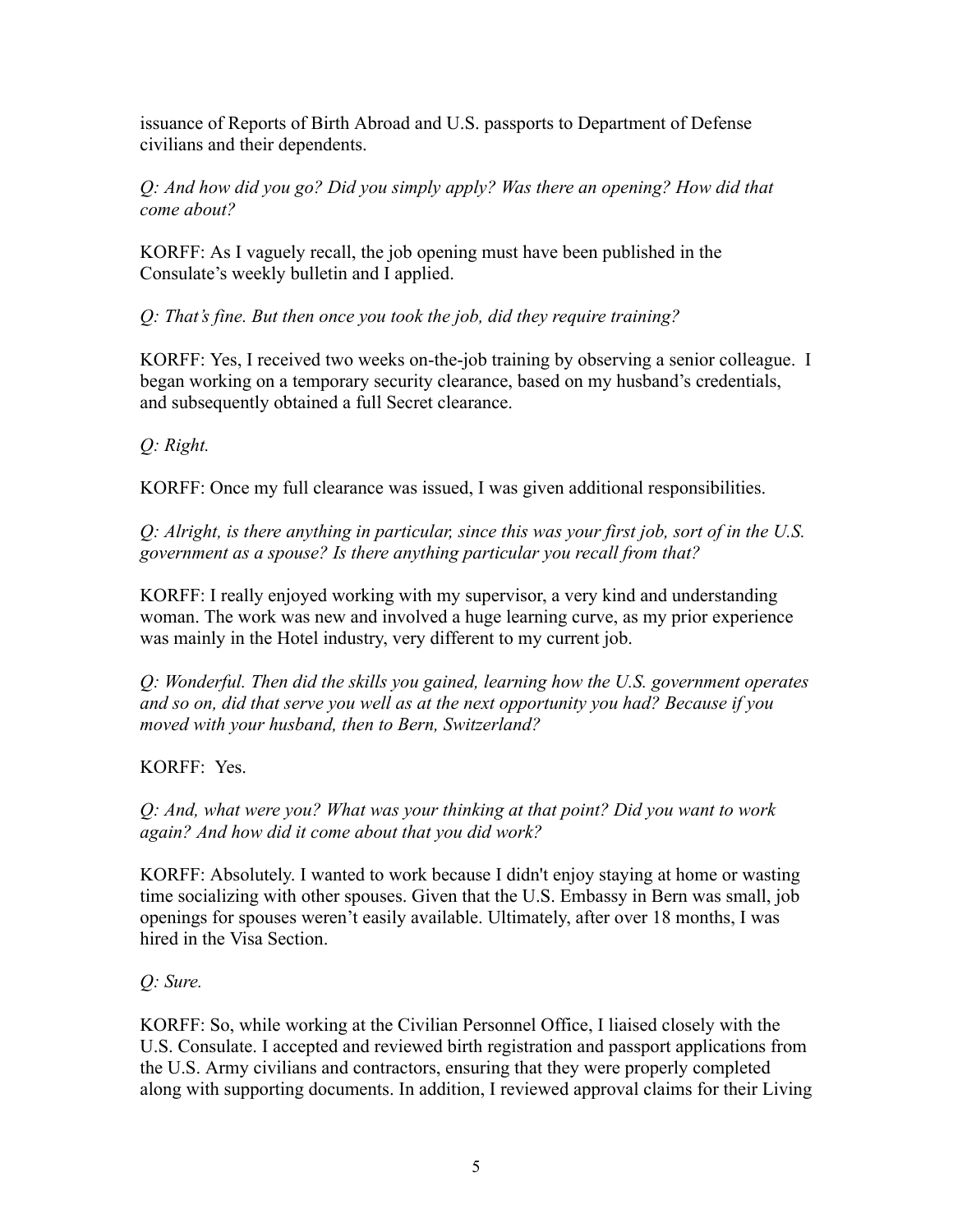Quarters Allowance. The contractors were mostly DOD [Department of Defense] teachers and U.S. civilians who worked at the Army and Air Force Exchange Service (AAFES) and other military installations.

### *Q: And actually that those—*

KORFF: The skills I gained while working closely with the U.S. Consulate in Frankfurt, Germany, helped me at our next post, where I was employed at the embassy in the Consular Section in Bern, Switzerland.

### *Q: —Sure, a very important introduction. So now you have reached Bern, Switzerland, and what happens there? Where did the job end up?*

KORFF: Because it was a rather small embassy, employment opportunities were extremely limited. Sometimes, the RSO [Regional Security Officer] hired me for small projects, like reviewing telephone records of the former ambassador, among other projects, and paid me on an hourly basis. That of course didn't last long. Since our son was in school all day, my frustrations rapidly rose while waiting to find gainful employment. I was even prepared to leave post and go back to the United States, to keep myself occupied. After about 18 months, my husband informed the ambassador that his wife was going to leave him if she was unable to find employment at post. The ambassador realized the gravity of the situation and within a short while, I was hired in the Visa Section.

# *Q: Okay. Now, actually working in the visa section, did they send you for any training? Or did they give you anything at post for training?*

KORFF: All training was provided at post. After being trained, I interviewed applicants, reviewed, and adjudicated their applications.

*Q: Okay. And when you interviewed people for visas, were they Swiss? Or were they third country nationals—*

KORFF: Mostly third country nationals in Switzerland, very few Swiss would come to the embassy, because they could apply by mail. Swiss who were first-time applicants, had to appear in person, even though the issuance rate was high. The majority of third country nationals included Iranians (by then, the U.S had closed its embassy in Tehran) and Turks.

# *Q: And did you run into particular kinds of problems?*

KORFF: A lot. To be very honest, on the question, whether you take drugs, the Swiss would answer yes, that then led to further questioning. And I think because I was so junior, the problems were not handled by me, they were referred to more experienced staff to deal with. Some aspect of fraud was also prevalent.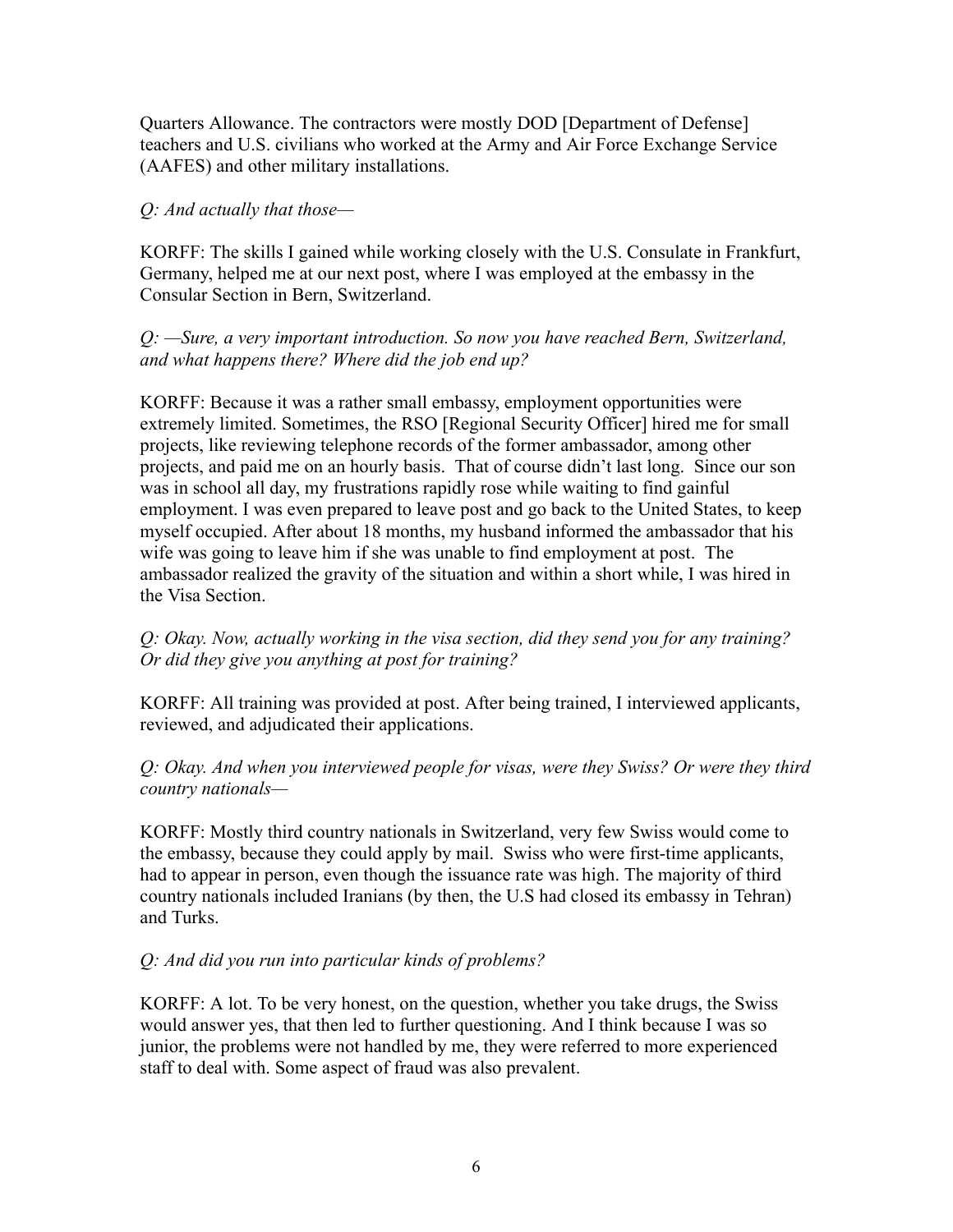*Q: Did you end up having to deal with much fraud with false documentation or passports?*

KORFF: I did not envision any fraud in that country, because the Swiss are relatively honest people. There was however some degree of fraud with false documentation, which I did not handle.

*Q: So now you, you and your husband remain in Bern for four years from '86 to 1990. During that time, in the Consular Section, did you take on more and more responsibilities?*

KORFF: Yes, before I transferred out of the visa section, I did adjudicate some immigrant visas which were more complex, with a greater potential for fraud where the applicant would sometimes include nephews or nieces and claim them as their biological children. I then moved over to the American Citizen Service. I received training in all aspects of consular work. I accepted, reviewed, and processed passport applications after the applicant's oath was administered by the Consul since I did not have that authority. Similarly, I accepted and reviewed documents for Report of Birth Abroad, issued certificates called witness to marriage, noting the person was in good standing, a requirement if an American wishes to marry a foreign national. Deaths and welfare and whereabouts of U.S. citizens were handled by a senior colleague.

*Q: Interesting. Did you do any American Citizen Services while you were there?*

KORFF: I did process U.S. passports and birth registrations. And so, previous skills and experience from my Frankfurt job were helpful.

# *Q: And did you end up having to deal with Americans who got in trouble?*

KORFF: Given my limited knowledge and experience, I neither handled Americans in trouble, nor was I involved in identifying a deceased American. Those sensitive tasks were handled by a senior colleague.

*Q: And then the other thing is occasionally, Visa Officers, Consular Officers have to interact with celebrities. Did you?*

KORFF: Oh yeah.

#### *Q: Did you have any that you remember?*

KORFF: Yes, I remember. An interesting phone call I happened to answer was from someone claiming she was Audrey Hepburn enquiring if her passport was ready for pick up. Of course, as a Doubting Thomas, I didn't take her word for it: I requested her to come to the embassy in person. To my utter amazement, she did show up and we had a lot of laughs and a few pictures with her. She was just so simple and plain without any makeup; a gorgeous woman, but I didn't believe her. And I didn't know that she wasn't an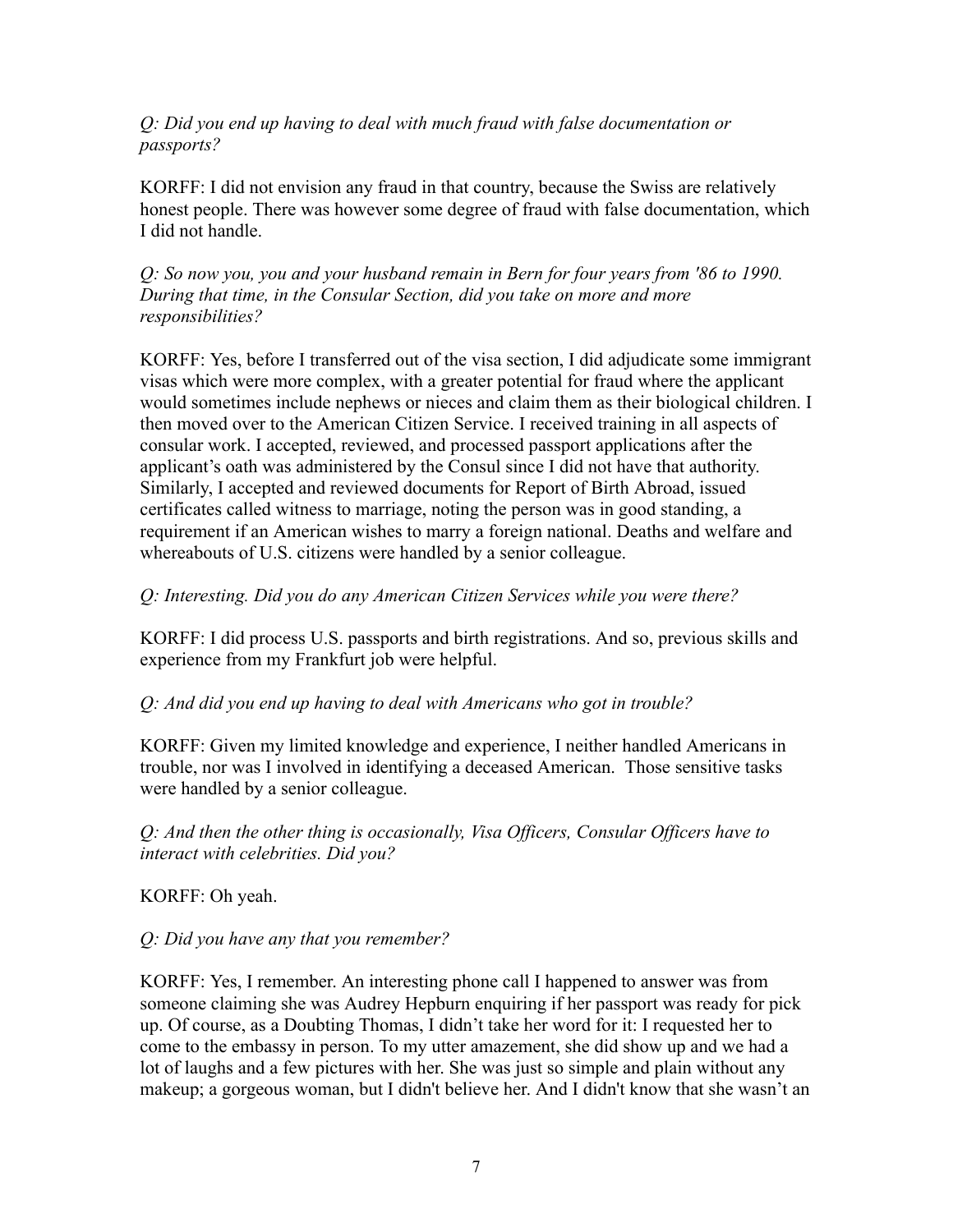American. Then there was David Bowie whose passport was submitted for a visa. Another was Roger Moore who resided in Switzerland. I don't know whether I saw his passport, but he lived in Switzerland. There were others, I can't recall.

*Q: Now in Switzerland, you and your husband also had small children. How did you manage that?*

KORFF: I wasn't working in the first couple of years. We had one son. The first year he went to a local Swiss school, because he was too young for his grade, so we decided he would benefit from studying at the Swiss school for children of guest workers where the curriculum was in German. He would take public transportation to and from school, including his long lunch break. Being home was good as I was able to fix him a hot lunch. School hours were longer with half-day class on Saturday. Following that first year, he attended the International School of Bern.

*Q: Okay, okay. And so basically the hours that you were working, he was at school.*

# KORFF: Yes.

*Q: Okay. Now, as you approach the end of this tour in Bern, Switzerland, I imagine you and your husband talked about where you would go next. Do you recall what you were thinking about at that time?*

KORFF: So long as I was employed, I liked life as a Foreign Service spouse. After Bern, since my husband would have been overseas for ten years, he was required to return home for a Washington assignment.

*Q: Okay. So, you know, education then for your son is going to be I imagine public school or a nearby private school.*

KORFF: Yes. When Mike's next assignment was confirmed, he traveled to the U.S. to scout out housing for us and a school for our son. Upon his return to Bern, we weighed the pros and cons of living in Washington DC and sending our son to a private school or living in Virginia and sending him to a public school. We decided we'd live in Virginia and send him to a public school. Although we owned a condo apartment in Washington, DC, we decided against living there and purchased a home in Virginia.

*Q: But you then also wanted to work or what was your thinking at that time?*

KORFF: Yes, I certainly wanted to work. I consulted the Community Liaison Officer at the embassy who provided me with a few leads to pursue when I returned to the U.S.

*Q: And then how did you pursue additional jobs or additional work now that you're back in the U.S.?*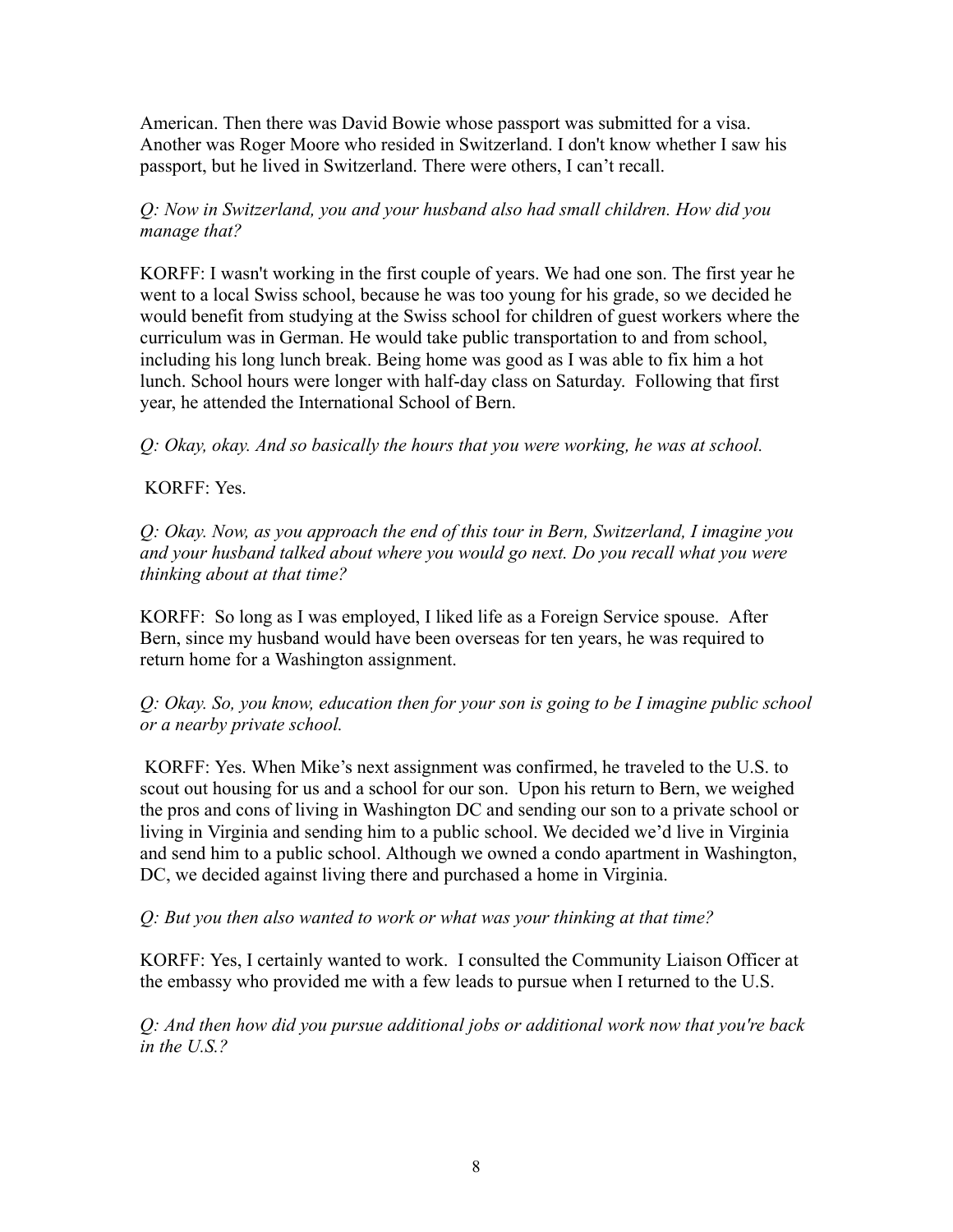KORFF: I contacted the Family Liaison Office and heard of several vacancies in the Bureau of Consular Affairs. Having amassed more than 12 months of employment as an Eligible Family Member (EFM) at an embassy, I was able to apply for civil service positions without having to take an exam and was hired in the Office of Passport Services. After settling into the new job, I learned that my name was quite a mystery to the folks who were going to interview me. They envisioned a blue-eyed, blond-haired person to walk in, but they were surprised to see that I wasn't. Nonetheless, they were impressed with my qualifications and happy to check the box for diversity.

*Q: Interesting, Alright, when Okay, when you arrived there, as you know, a new employee, you let them know that you also had foreign language skills, did they use any of your Hindi or Bangla skills?*

KORFF: Overseas I did, because the DEA [Drug Enforcement Administration] wanted me to translate conversation they had recorded that dealt with movement of drugs. Despite using code words for drugs, I was able to provide the gist of the communication.

*Q: Oh, okay. Now, what were your duties, then in the passport office?*

KORFF: I was secretary to the Director of Passport Services.

*Q: And in that job, did you then acquire additional skills with relation to passports that were useful for you?*

KORFF: Yes, I did. Initially, I took a secretarial course, followed by several additional courses and computer courses. When we learned of our next assignment to Dhaka, Bangladesh, I opted to take the 26-day Consular Training Course, which gave me a better understanding of the immigration laws and regulations for immigrant and non-immigrant visas - the whole concept of visa work and consular work, including American Citizen Services, including renunciation of U.S. citizenship. I figured it would help me in my next job.

*Q: Interesting, that when you mentioned renunciation, I was in the Foreign Service, and I actually knew an American who did renounce citizenship. There were complicated reasons. But did you ever deal with renunciations where—*

KORFF: Many, in Manila, Philippines and Tokyo, Japan.

*Q: —That's interesting. Do you? Do you recall what the reasons were?*

KORFF: They didn't specify outright their reasons for wanting to renounce. Some said they're settled overseas, and are not interested in going back to the U.S. Some of them were tax-related because Americans working and living overseas must file U.S. taxes as well as pay taxes on local income – becoming a burden of double taxation. Another possible reason was a fugitive who didn't want to return to the U.S. Most of them were, I think, money-related, because it was expensive to renounce U.S. citizenship.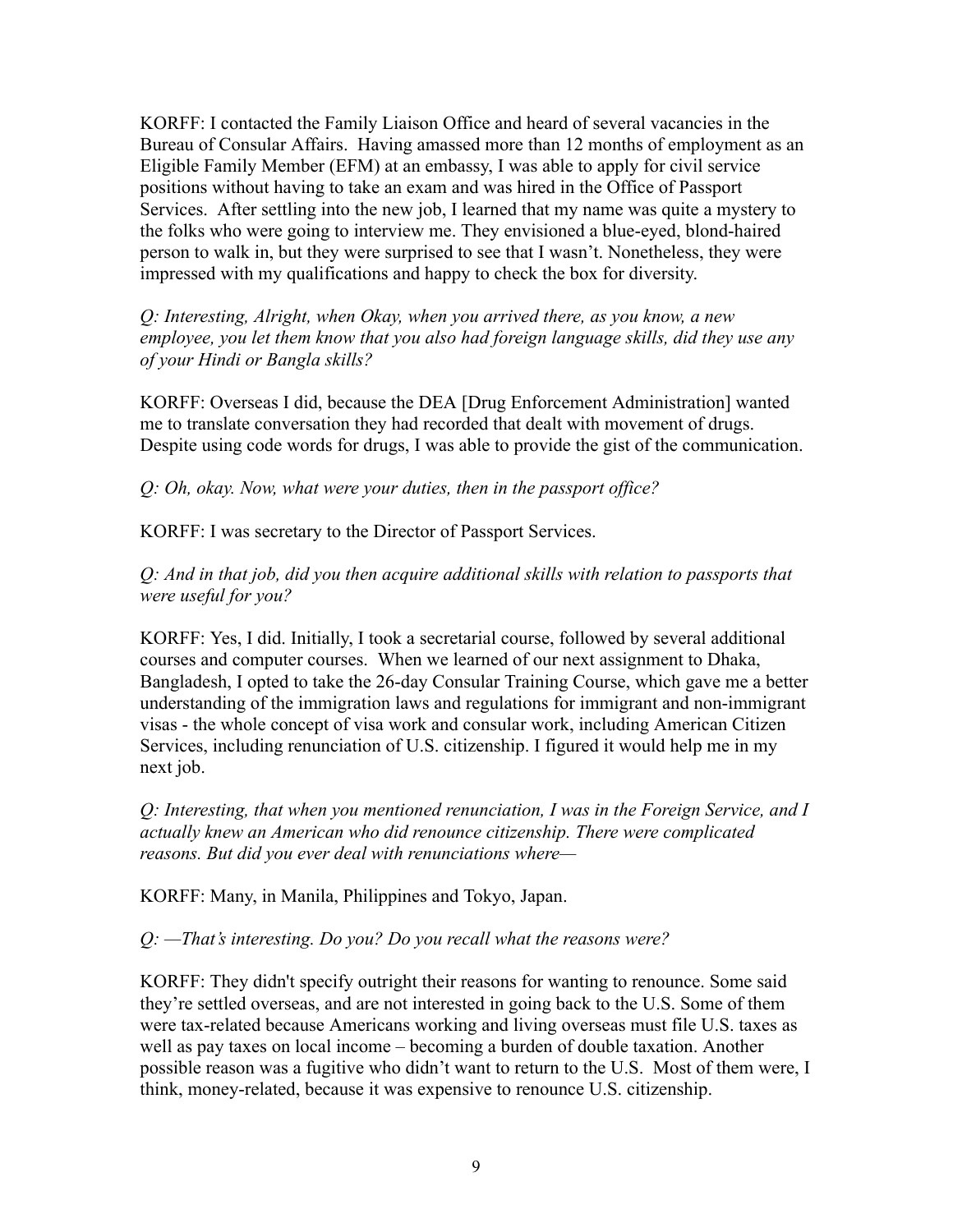*Q: Yeah, yeah. All right. But we are for the moment we are back in 1992. In the passport office, you have taken the consular course. Once you took it, did the passport office try to give you more responsibilities, additional things to do?*

KORFF: No, the consular course was in preparation for our next overseas assignment. Since it was not related to my current job, the office could not justify approving time off to take the two-month course, so I took it on my personal time, by accumulating several hours of comp time. Having taken the consular course, it qualified me to apply for the Bureau's new program for eligible family members overseas, viz., Consular Officer for Visa Purposes.

*Q: Now well then let's go ahead and follow you to that. Next position, which is Dhaka, Bangladesh, you get there in 1992. And one fortunate thing is, of course that in Bangladesh, they speak Bangla. And so you have a bit of an advantage.*

KORFF: Yes, I did. And I was able to fit right in with my consular training I had completed. Immediately, I was hired as one of the first Consular Officers for Visa Purposes at post. In that position, I worked in all the divisions of the Consular Section.

#### *Q: Now, you get to Bangladesh. Is your son still with you?*

KORFF: He is with us, and he attends the International School of Dhaka.

#### *Q: Okay. Well, where did you fit in in the Consular Section in Dhaka?*

KORFF: As a Consular Officer for Visa Purposes, I was also authorized to adjudicate citizenship and passports cases. I conducted visa interviews for immigrant visas, nonimmigrant visas, U.S. passports, Birth registrations, repatriations, arrests, other American Citizen services work, and anti-fraud work. That's where I started looking and seeing fraud. I would receive calls from British Airways and the Bangladesh Biman Airline airport staff when they suspected fraudulent travel documents or altered visas or green cards at check-in. The Bangladesh immigration staff would also request a visit when a drug mule (someone who was transporting drugs by ingesting pellets) was arriving on the incoming flight so I could interview the person alongside the immigration officer. These drug mules were subsequently detained and/or arrested. Making these verification/inspection trips to the airport enabled me to speak one-on-one with the perpetrator to find the source of these false documents. Although most of them could not name the source, some were able to provide names of shady travel agents or false document sellers. Other cases involved Members of Parliament who falsely claimed family relationships with strangers or party supporters to get a visa. In those cases, especially, my language skills were extremely beneficial as well as interpreting their body language.

#### *Q: Interesting.*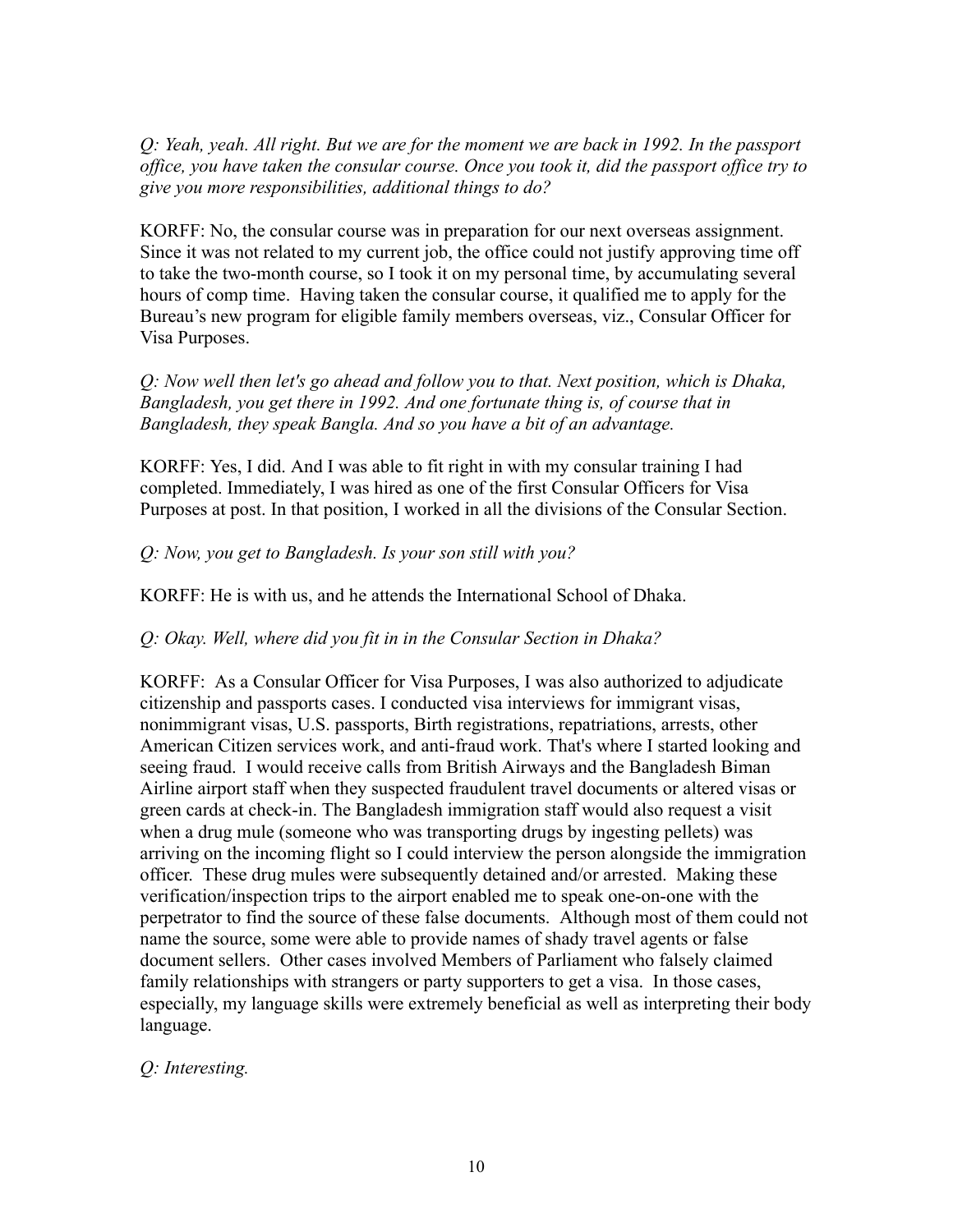KORFF: — So I began to develop a very strong interest in that field.

*Q: Did you? Since you had the language, did you also go out to talk to groups about how the American visa process works?*

KORFF: Yes, we would go out to the airlines and explain to them what we were looking for. We provided hands-on document-check training – highlighting security features found in passports, green cards, visas, etc. And they got pretty good at spotting the fake or altered documents. Yeah!

*Q: Yeah! Excellent. How heavy was the visa application load in Bangladesh? Was it given, you know, given your experience up until then, was it very heavy? Or, roughly how many did you have to deal with per day?*

KORFF: Maybe about one hundred to one hundred fifty applicants a day.

#### *Q: And that's just—*

KORFF: Everybody wants to go to the U.S. Since the country is poor, job prospects are relatively low, so students who manage to get a visa hardly ever return despite the requirement of showing strong ties to their country. All it takes is one entry, and the person can continue to live in the U.S. so long as they don't get into trouble with the law. The return ticket is not helpful because they can always get rid of it or not use it.

#### *Q: —Right? Were there any special tools that you used to try to figure out who would likely remain in the U.S. or who would come back?*

KORFF: To determine whether the student was truly going to study or find employment, we'd check on their grades, background, parents' status, etc. Well-to-do families could afford to send their kids abroad to study because they were more likely not to drop out or find illegal employment. Given the limited time for each interview, the officer was required to make quick decisions on approval or denial of visas.

*Q: So you worked in all the areas of the Consular Section, visitor visas, immigrant visas, citizen services as well?*

KORFF: Yes, I did.

# *Q: Which did you enjoy the most?*

KORFF: All areas of the Consular Section were interesting, but the work got monotonous as time elapsed. However, my favorite was conducting document checks at the airport and getting the person with suspect documents to confess to the fraud and obtain a sworn statement admitting misrepresentation. American Citizen Services at times got irritating, because some clients would think I was a local employee instead of an American officer. In their minds, an American officer was associated with being white. Once, a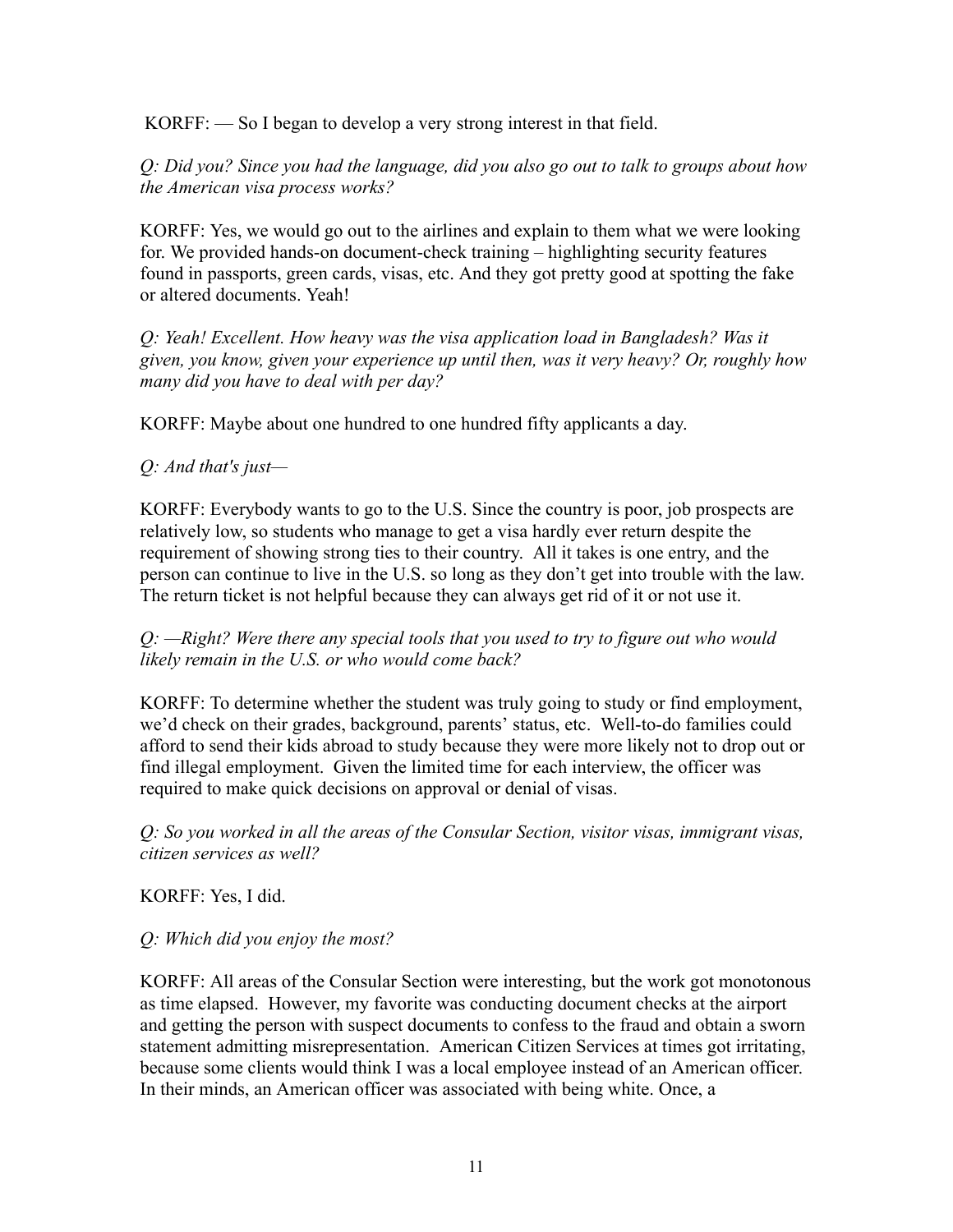Bangladeshi American who came to the embassy did not like my response to a question, so he asked to speak with my American supervisor! I called my junior consular officer, and I said, "this man is looking for my American supervisor". When my "white" colleague asked how he could assist, the Bangladeshi American asked him the same question and received the same response I'd given. He also let the client know that I was his supervisor. The client was ashamed for appearing to be a racist and apologized before leaving.

*Q: Sometimes as a consular officer, you also become the subject of newspapers, because, you know, there are stories that happen to you.*

KORFF: Not to me as much, although, they did say that I was the person who denied most applicants. My refusal rate was, I think, about 60%. Being ethnically South Asian, I was quite familiar with the culture and body language of applicants, so most often I didn't believe their stories and could spot a lie or fabrication quickly.

*Q: Yes!*

KORFF: —Periodically, the ambassador did hear complaints that I would refuse a greater number of applicants. Although he didn't say it to my face, he informed the Consul General that I was being "very intense." I defended my refusals and would not reverse my decisions in cases where I knew the person did not qualify for a visa. I informed the Consul General that he was welcome to overrule my refusal and thus own it. Due to front office interest in a case, the Consul General would sometimes overrule my decision, knowing that his evaluation might be impacted if he didn't oblige.

*Q: Right, right. Did you ever have someone overrule a case and then learn that they actually didn't stay in the United States? You are right?*

KORFF: Not that I was aware of.

*Q: I see.*

KORFF: —We used to get a lot of people who overstayed their visas and received feedback from the U.S. Immigration. Unfortunately, the information was not timely, it arrived several months or years after the fact. By then, I had moved on so wouldn't find out if one of my issuances was an overstay.

*Q: Alright, so now you were in Dhaka for two years from 1992-1994. Of all the consular experiences you had, which one sticks out most in your mind?*

KORFF: The high fraud environment required scrutiny of both applicants and their documents.

*Q: Yeah.*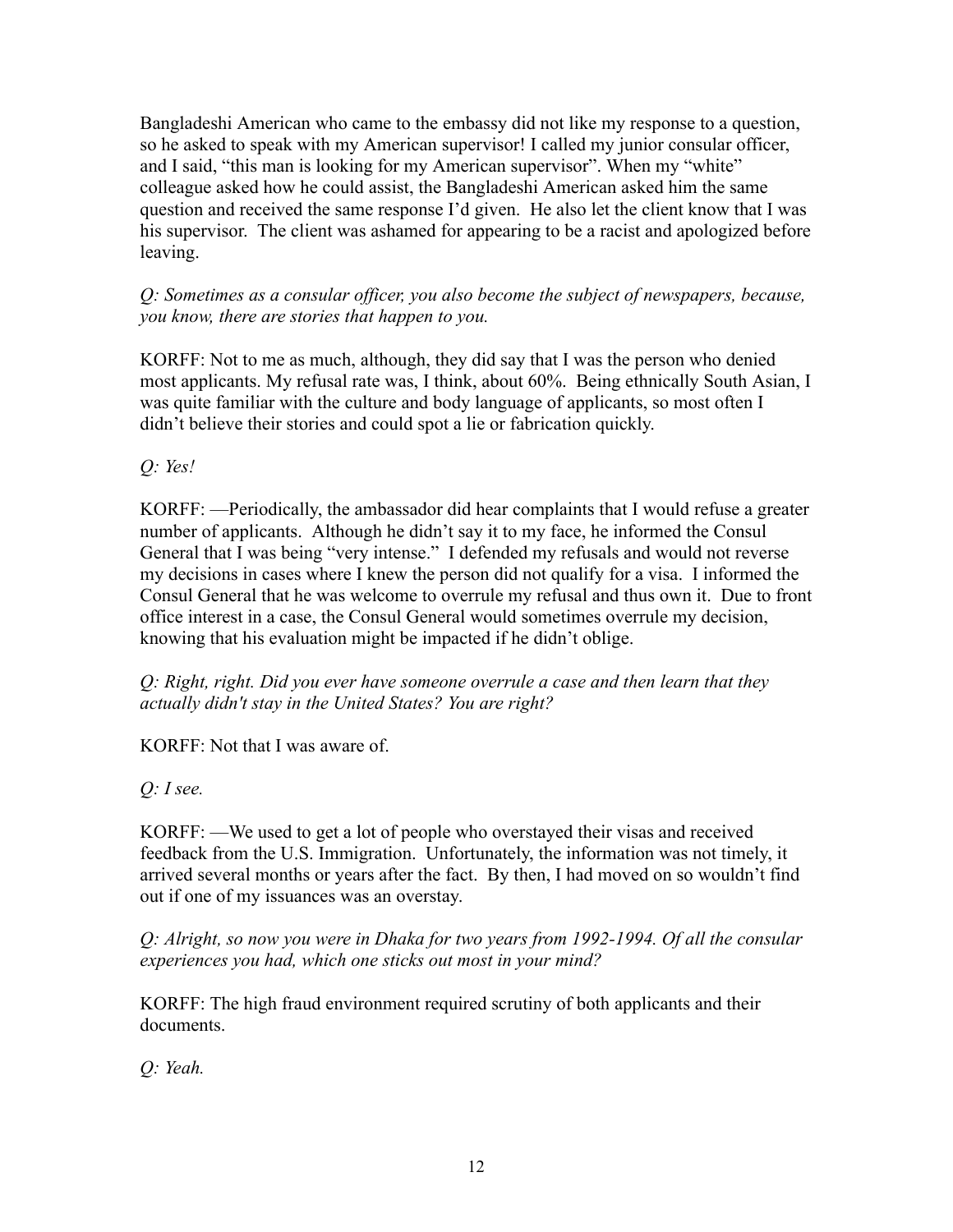KORFF: My next post was Manila, which was again another high fraud post. Working in the anti-fraud office was the best place I could have been. I enjoyed it. Usually, an officer spent about six months before rotation, but since I was doing such a wonderful job, I was allowed to spend a whole year. I became the deputy chief of the anti-fraud section.

### *Q: Alright, now before you went on to Manila with Michael, you did have another two years in Washington from '94 to '96. As a passport specialist.*

KORFF: Ah, yes. I worked in Passport Services Correspondence Office, where people requested copies of Consular reports of death and birth abroad. I would provide authenticated copies of such documents to the requestor, after determining if I could release it to them. I was there for two years.

# *Q: Now, the thing I'm curious about here is you've now had a fair amount of experience in the Consular Section, as in the consular stream, were the procedures that we were using for Consular beginning to change?*

KORFF: We were encouraged to take language classes, especially Spanish, to help understand local documents submitted with the Consular reports of birth or death. I also took additional advanced courses in Passports and U.S. Citizenship laws.

# *Q: And the other question about changes is digitization, computerization, was that beginning to have an effect?*

KORFF: It did, more and more records were being uploaded and digitized. Passport records could easily be retrieved, which reduced the turnaround time. Documents that were not yet digitized but stored in file storage rooms, as paper documents or on microfiche, took longer to search and retrieve. Digitization certainly made the process more efficient.

*Q: Okay, so now '94 to '96. You were back in Washington in the correspondent section, but then you go on to the Philippines with Michael in 1996. And how do you get the job there? What did you apply to? Or did they already have a job waiting for you?*

KORFF: This was very interesting. Previously in Bangladesh, I was hired as a Consular Officer for Visa Purposes, under a new program. By 1995, the Bureau of Consular Affairs introduced another new program for overseas spouses called Professional Associates. Unlike a Consular officer for Visa Purposes, who was hired at post, this title authorized the incumbent, hired in Washington, to conduct the full range of consular-related adjudications. I was hired in Washington, which meant that I was paid at the Washington level. Again, I was in the first group hired under this program.

*Q: So all right, when you get to Manila; Philippines is a large country, I imagined the Consular Section was quite large as well.*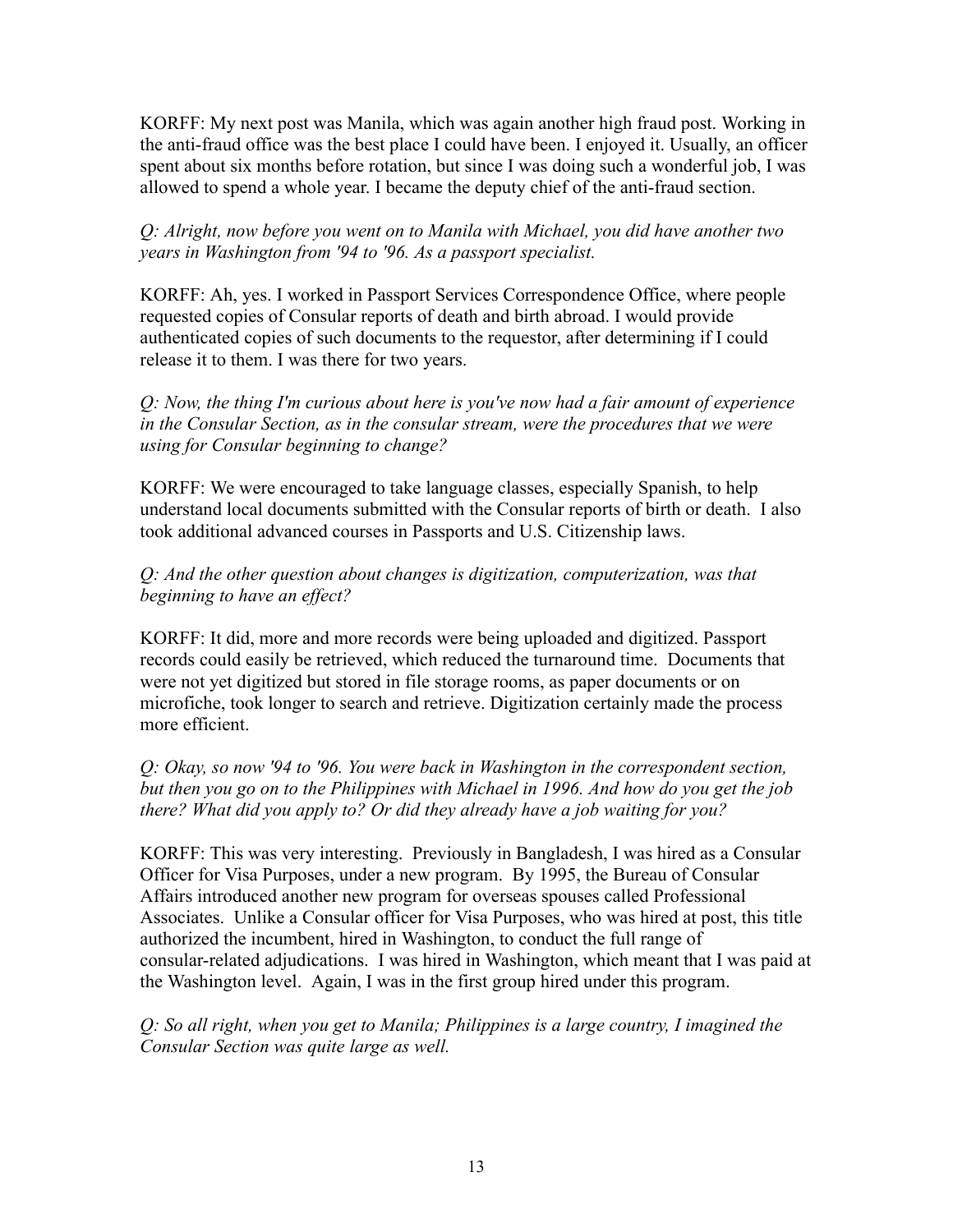KORFF: It was indeed, and there we had just a few minutes to interview the applicant at the window because of the long lines. Also, the fraud was high, so we took no document at face value. Decisions were based on how the applicant came across during the interview and the content of their application.

# *Q: Okay, it was a large section. Do you recall roughly how large?*

KORFF: How large is the embassy or how large is the Consular Section?

# *Q: The Consular Section.*

KORFF: It was very large, especially the immigrant visa section. The non-immigrant visa section was also large because they processed temporary work visas under the H-1B program. A great number of Filipinos applied for positions as nurses, computer programmers, seafarers, etc. Immigrant visa applicants were also large. There was a great deal of fraud, even in the H-1B category. When fraud was detected, we requested the Immigration and Naturalization Service (INS) to revoke the petition that it had approved. Petitions were approved in the U.S. by USINS [United States Immigration and Naturalization Service] and forwarded to the Embassy to subsequently interview the applicant. Although employers had attested to the Department of Labor that they would pay a fair wage to the nonimmigrant H-1B worker, in many cases they were paid much lower than stipulated in the petition. That would be another reason to return the petition to the INS for revocation. Writing up those revocations was not only a tedious job, but it also took INS several months to take appropriate action. Very few came back overturned, most of them were revoked as requested.

# *Q: And those were mostly the H-1B's. Did you also deal with visitor visas?*

KORFF: Yes, the bulk of the visas were B-1/2. Visitor visas, business visas, Student visas, E visas. The E1 visa allows someone to work in the U.S. and carry out substantial trade between individuals and firms in the United States and the country of which they are a citizen or national. Again, there was a huge amount of fraud in all these categories as well.

# *Q: Yeah. I imagine it's a big immigrant visa section as well.*

KORFF: Yes. Filipino immigration to the U.S is sizable, with huge backlogs for family-based immigrant cases. Therefore, an easier avenue was employment. The Philippines was the second-largest origin country for immigrants in 1990 and throughout the first decade of the 21st century. Here too when fraud was detected, the petitions were returned to INS for revocation.

*Q: Manila is famous for how bad the traffic is. Did that affect your work as well? Did it take you a very long time to get to work? How did the Consular Section handle that?*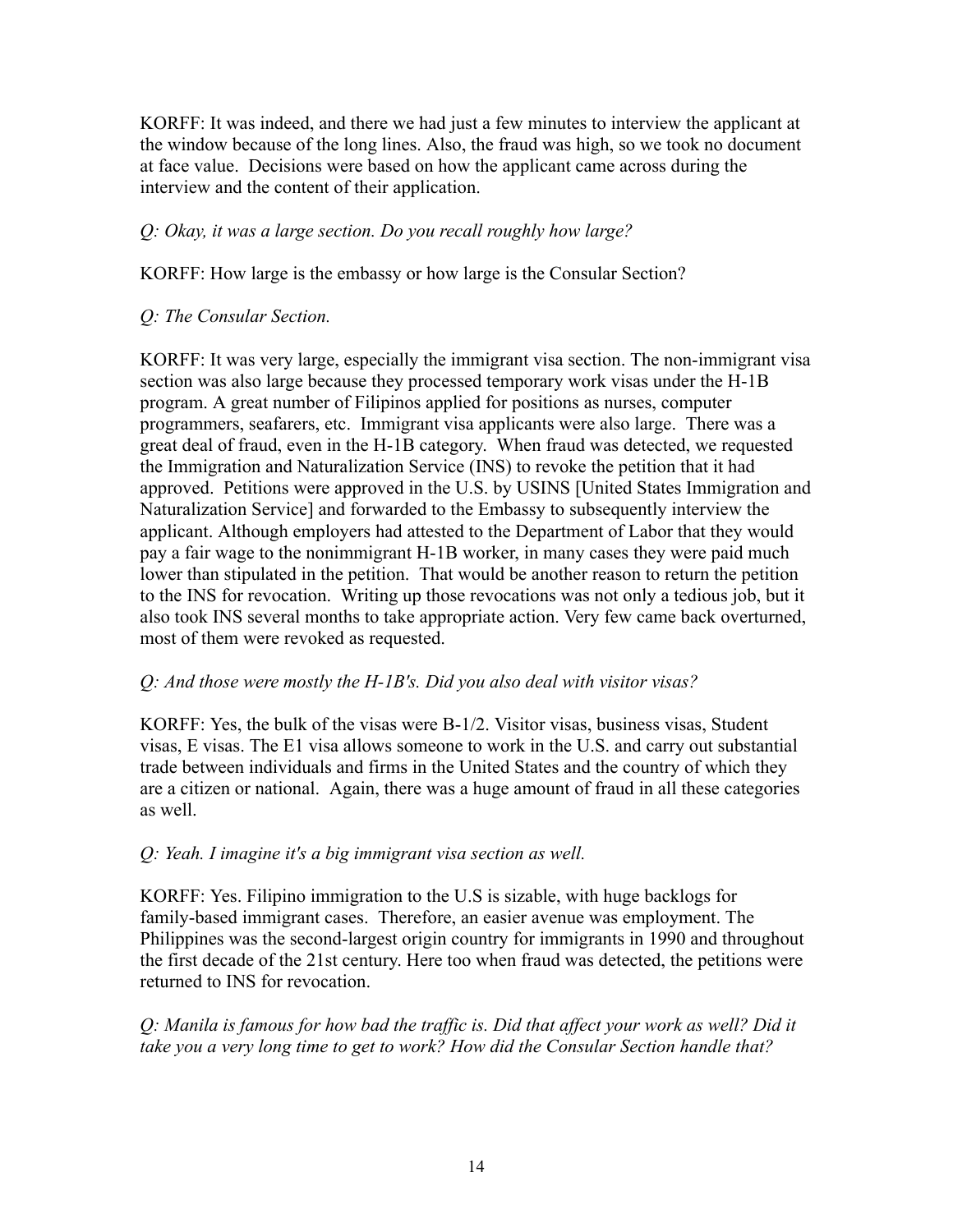KORFF: The embassy ran a home-office-home shuttle service. I used the embassy shuttle because Mike was not working in the embassy; his office building was elsewhere. Given the horrendous traffic, embassy work hours were adjusted to beat the morning and evening rush. When it rained heavily or flooded, it took two-three hours. You went from a fifteen-minute ride to three hours because of the flooding.

*Q: Yeah, and you were never close enough to walk?*

KORFF: Right.

*Q: Yeah, of course this makes the job a bit more difficult because then you know, you can't even start.*

KORFF: I had to depend on transportation. If I worked on weekends, I either took a taxi or called the embassy motor pool for a ride.

*Q: Now, at this point, you are the equivalent of any other Consular Officer. Did you have supervisory responsibilities?*

KORFF: Not really.

*Q: So now, you were there from '96 to '98 and you rotated through every aspect of the section, American Citizen Services as well?*

KORFF: Yes, I did.

*Q: Were there any particular cases that stand out in your mind during that time?*

KORFF: There were a lot of repatriation cases, where destitute Americans sought embassy assistance to get them home. Many U.S. veterans went to the Philippines to live on their Social Security benefits, which ran out due to their lifestyle, or health. A particular case I remember was Philander Rodman, who would bring infants for birth registration – when doubts arose, we would request him to take paternity tests. Such were examples of fraud in the American Citizen Services where the claim was this child is a U.S. citizen, because the father is a U.S. citizen.

*Q: Yeah. Once again, Manila is also famous for the extent, different types of fraud and the—*

KORFF: Yeah!

*Q: —Gender fraud. But on the other hand, was it a useful experience for you as you went on in consular work and other work later on?*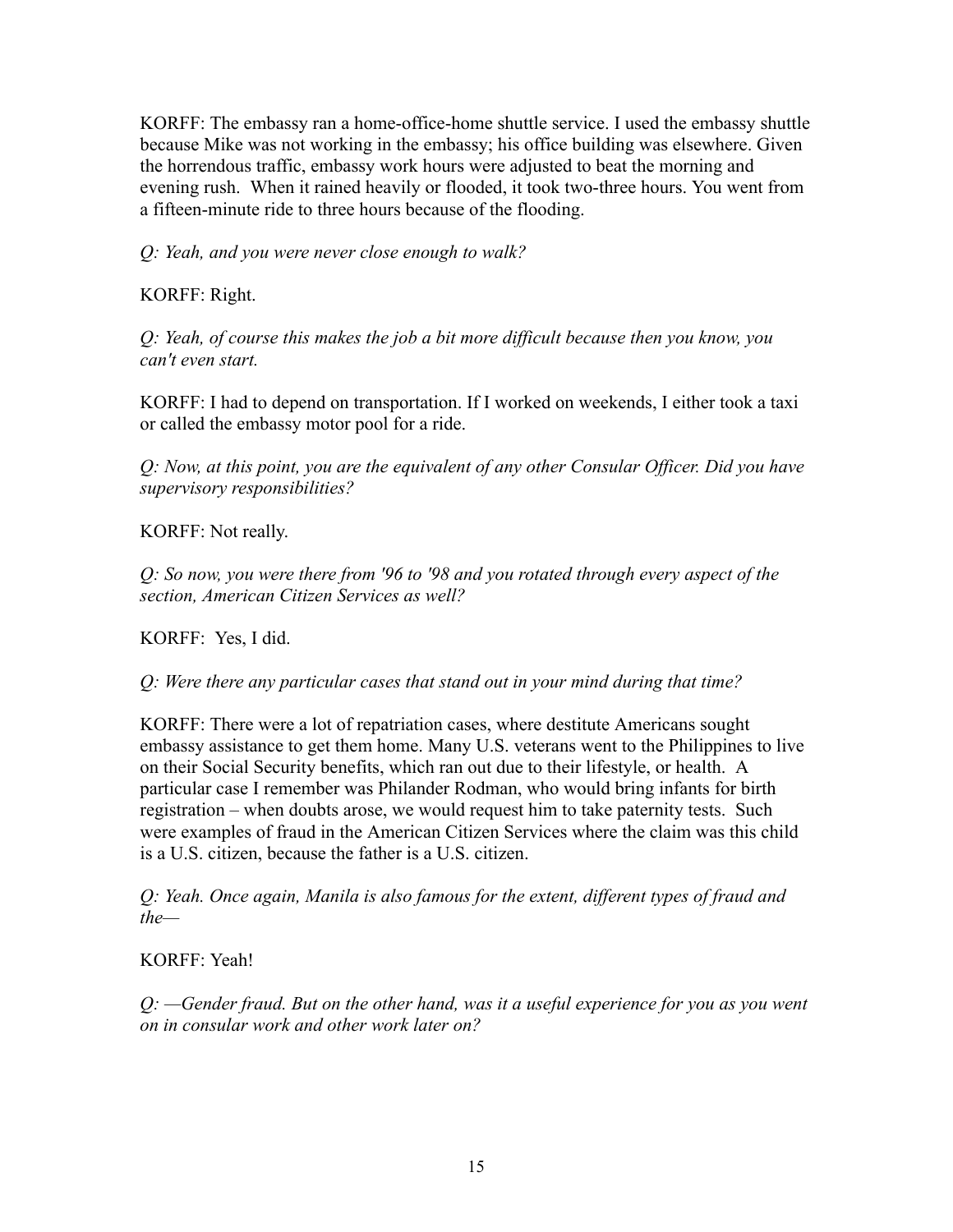KORFF: Absolutely. All experience and skills I developed were useful, not only in the current position, but also in my future jobs. The experience gained while rotating through all sections enhanced my well-rounded background.

*Q: Now, we will get to that in a moment. But I just wanted to ask, since you are going on to a job different from the consular work while you were in the Philippines, did you do other things outside of the Consular Section, acquire any other background or skills?*

KORFF: I did go out to the airport to conduct document checks, training, document training. I came back to the U.S. for some training courses at FSI [Foreign Service Institute]. During the November 1996 APEC [Asia-Pacific Economic Cooperation] meeting, I worked in the busy control room for U.S. Trade Representative Charlene Barshefsky. President Bill Clinton, who attended the APEC meeting, visited the Embassy and we were happy to extend him a warm welcome.

*Q: Now, as this tour comes to an end 1998, you and Michael again are talking about where to go next. Do you recall what happened? Were you talking about going back to the U.S. or another foreign post? What did you decide?*

KORFF: In '98 when Michael was looking for his next assignment, which appeared to be Lagos, Nigeria, he wasn't particularly keen on that assignment, so when an immediate position in Kingston, Jamaica, was announced, he bid.

*Q: Okay, and you—*

KORFF: After we arrived in Jamaica, I had to look for possible employment opportunities.

*Q: At that post?*

KORFF: Yes.

*Q: Okay, how did you find your position in Kingston in 1998?*

KORFF: The embassy weekly bulletin, published by the Community Liaison Office, also included job openings for eligible family members. I applied for the advertised Narcotics Affairs Assistant position. Given my background experience in fraud, adding anti-drug work was perfectly up my alley. Although, the old proverb goes "a rolling stone gathers no moss," I certainly picked up tons of moss as I moved around from pillar to post during Michael's career.

*Q: Which was helpful in the end.*

KORFF: Yes, yes.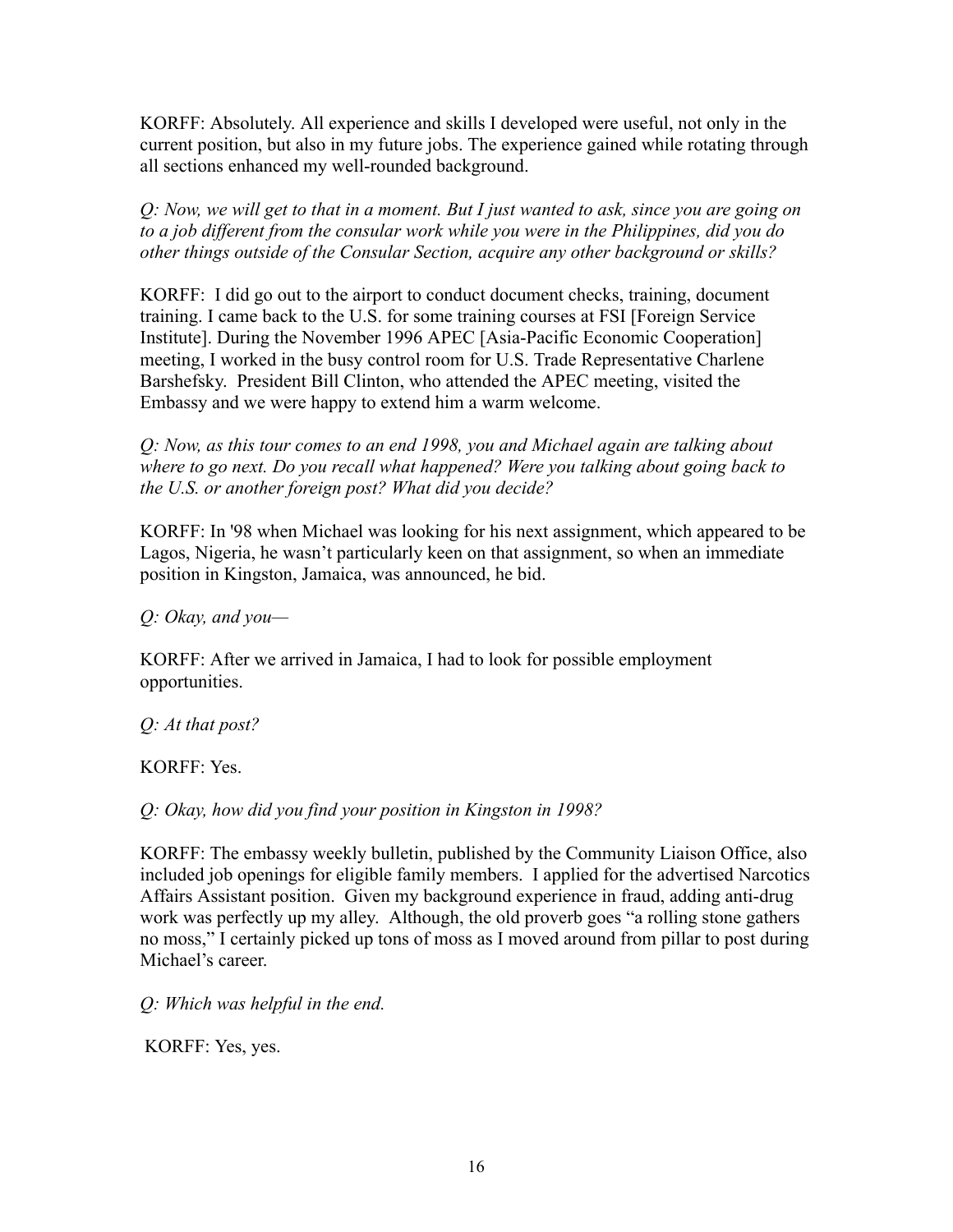*Q: All right. What did the job in Jamaica as the Narcotics Affairs Assistant entail? What were your responsibilities?*

KORFF: As an alter-ego of the non-resident Regional Narcotics Officer, I planned and developed counterdrug and anti crime programs. I provided statistics for the annual International Narcotics Strategy Report and arranged training for local government officials and law enforcement officers. I was dealing with the Jamaican government, assisting in anti-drug efforts, and obtaining excess U.S. air and sea assets, viz., helicopters, fast-boats, and cutters from the U.S. Coast Guard. The U.S. encouraged the Jamaican government to employ people to eradicate marijuana plants, for which my office monetarily compensated them. I soon detected corruption and fraud whereby ghost workers were listed on the payroll – inflating the number of workers. There would be say 30 workers on the payroll, but in reality, only twenty were actually working – the wages of the other alleged 10 would be pocketed. Sometimes, I would go out there on payday to eyeball the workers being paid. I would question the process and payment, for which I was disliked, they wanted to throw me out. But since I was not an official, I could not be PNG'd [declared Persona non grata]. I began cutting back on compensation based on real workers in the program, which upset them. Although payment was not made with my personal funds, I wanted to ensure that every USG dollar spent from my budget was accounted for.

*Q: Now, then the other thing is, we work with countries to reduce the demand locally for drugs so that they don't become consumers. What sort of work did you do in that field?*

KORFF: Well, I'm sure the U.S. Drug Enforcement Administration (DEA) played a role in trying to reduce demand for drugs. Night Courts were introduced to handle drug offenders and promote treatment and rehabilitation as an alternative to incarceration. USAID [United States Agency for International Development] and the U.S. Information Service were responsible in training judges to operate night courts.

#### *Q: So then while you were there, did you actually go out with the Coast Guard and see what sort of work they did? Did your work in other words, get you out of the embassy?*

KORFF: It did. I used to go out with the Jamaican Coast Guard via helicopter to survey marijuana growing fields and to watch the cutters conducting slash and burn operations. When I paid a courtesy call on the U.S. Coast Guard in Miami, Florida, I was taken on an extensive tour of the port.

*Q: And then the other aspect is transshipment. Did you work with the Jamaican government on interdicting transshipment?*

KORFF: Drug interdiction was handled solely by the DEA [Drug Enforcement Administration].

*Q: Okay, okay. Then as this is a three-year job, were there other aspects of it that you liked, that I haven't asked you?*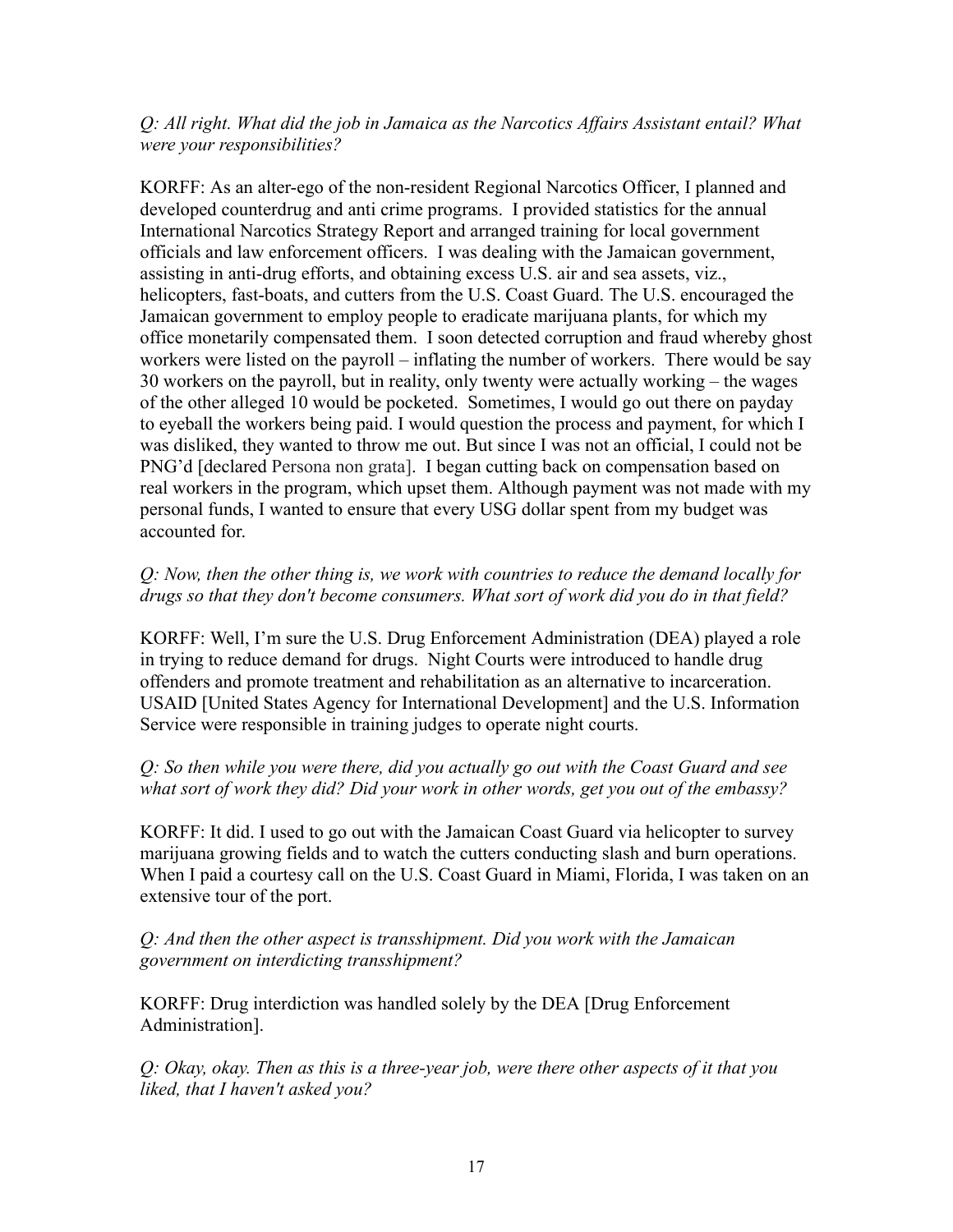KORFF: I liked the job a lot because I ran the section independently, with a half-time support staff member who managed the budget and paperwork. Unfortunately, it was a contractor position, which meant that I was on a higher pay scale with no retirement benefits. I was a member of the Embassy's country team and prepared the minutes at the Law Enforcement meetings, which were sent to INL in Washington. My supervisor to whom I reported weekly was based in Miami.

*Q: And did you, was Jamaica your only, the only part of your job or were you responsible for other islands in the Caribbean?*

KORFF: Just Jamaica.

#### *Q: Okay. Okay.*

KORFF: Our supervisor, the Narcotics Affairs Officer, was based in Miami, and he was responsible for the Dominican Republic, Haiti, and Jamaica. The three NAS assistants came together for Regional Meetings with the supervisor, once in Miami and another time in Antigua, Guatemala.

#### *Q: Now, you also gathered statistics for the yearly report on narcotic strategy. Did that create opportunities for you to work with the Jamaican government?*

KORFF: I coordinated between Miami and the Bureau of International Narcotics and Law Enforcement Affairs (INL), an agency that reports to the [Under Secretary for](https://en.wikipedia.org/wiki/Under_Secretary_for_Civilian_Security,_Democracy,_and_Human_Rights) [Civilian Security, Democracy, and Human Rights](https://en.wikipedia.org/wiki/Under_Secretary_for_Civilian_Security,_Democracy,_and_Human_Rights) within the [Department of State](https://en.wikipedia.org/wiki/Department_of_State). Under the umbrella of its general mission of developing policies and programs to combat international narcotics and crime, INL plays an important role in the training of partner nation security forces.

INL programs support two of the Department of State's strategic goals: (1) to reduce the entry of illegal drugs into the United States; and (2) to minimize the impact of international crime on the United States and its citizens. Counternarcotics and anticrime programs also complement counterterrorism efforts, both directly and indirectly, by promoting modernization of and supporting operations by foreign criminal justice systems and law enforcement agencies charged with the counter-terrorism mission.

The International Narcotics Control Strategy Report (INCSR) is an annual report by the Department of State to Congress prepared in accordance with the Foreign Assistance Act. It describes the efforts of key countries to attack all aspects of the international drug trade in a calendar year.

*Q: Then that's fine. I was just curious if you know, as part of the job, you ended up having many government contacts and sort of had an opportunity to see how the Jamaican government operated.*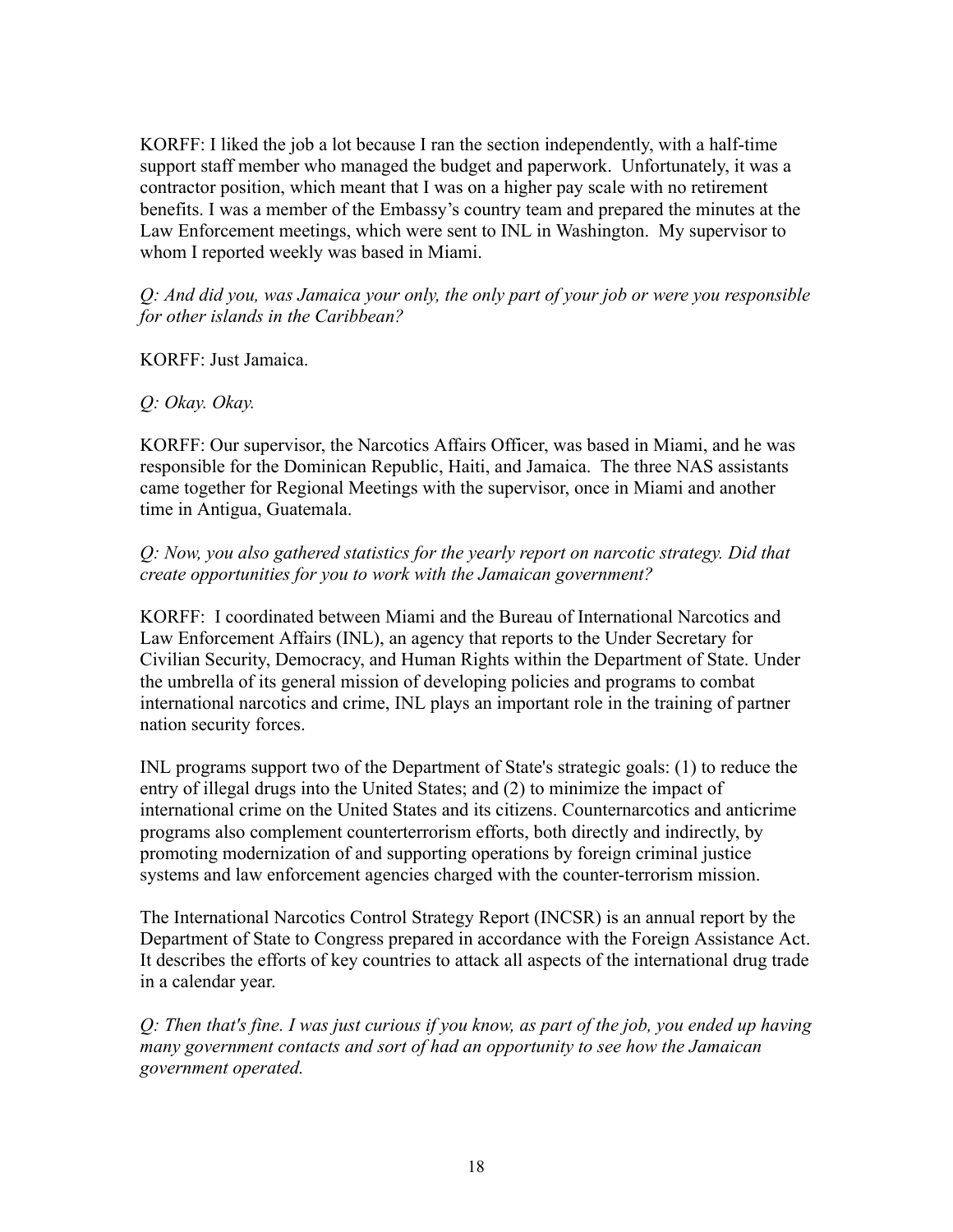KORFF: I worked closely with the Minister for Justice, the Jamaican Constabulary (Police), and Coast Guard. Holding the purse strings allowed me to enjoy a unique status within Jamaican law enforcement and ministry.

*Q: Very good. Okay. But the other thing, of course, about this job is you've now picked up an additional skill. Quite valuable for U.S. embassies or even offices in Washington, as you and your husband move around. This position ended in 2001. Were you in Jamaica during the attack on 2001 on 9/11?*

KORFF: No, I was back in the U.S. because I had to undergo surgery, prior to joining my husband on his next assignment in Tanzania.

*Q: Now I, I hope you recuperated well from the surgery and so on. Because you do move on then with your husband after 2001 to your next assignment. How did that happen? How did the choice and the move to your next assignment work out?*

KORFF: Mike was assigned to Dar es Salaam, Tanzania. Like other small posts, employment opportunities for spouses were few.

# *Q: Okay, yeah. Yes, understood.*

KORFF: It's hard for the spouse to find a job and do something that he or she likes.

*Q: Yes.*

KORFF: In Dar es Salaam, the RSO hired me temporarily to fill-in for his secretary, who had gone to the U.S. for training. Prior to the Ambassador's arrival at post, he wanted a secretary, as his private-sector assistant couldn't go overseas at the time. I submitted my application to the Washington desk for the Ambassador's consideration. I later learned that although the Ambassador found my application favorable, the folks at the Department were not keen on placing a spouse in that position, especially since the new Ambassador was a political appointee and unfamiliar with how the State Department functioned. They discouraged him and offered the services of a seasoned foreign service secretary, recommended by the DCM [Deputy Chief of Mission], instead. Long story short, a few months later, both the DCM and the secretary were out, and I was hired along with a new DCM.

*Q: Yes.*

KORFF: We got along famously while I worked for him. He tried to accomplish a lot and was very enthusiastic when he first arrived. Unfortunately, the government officials in Tanzania did not move at the same pace, which began to frustrate him. He raised funds in the U.S. to build Habitat for Humanity houses for teachers at a school run by an American nun in Tanzania. My background in visas helped field calls that came into the ambassador's office. Callers were upset and wanted to speak to the ambassador, thinking the Ambassador could flip consular officers' decision in their relative's visa case. The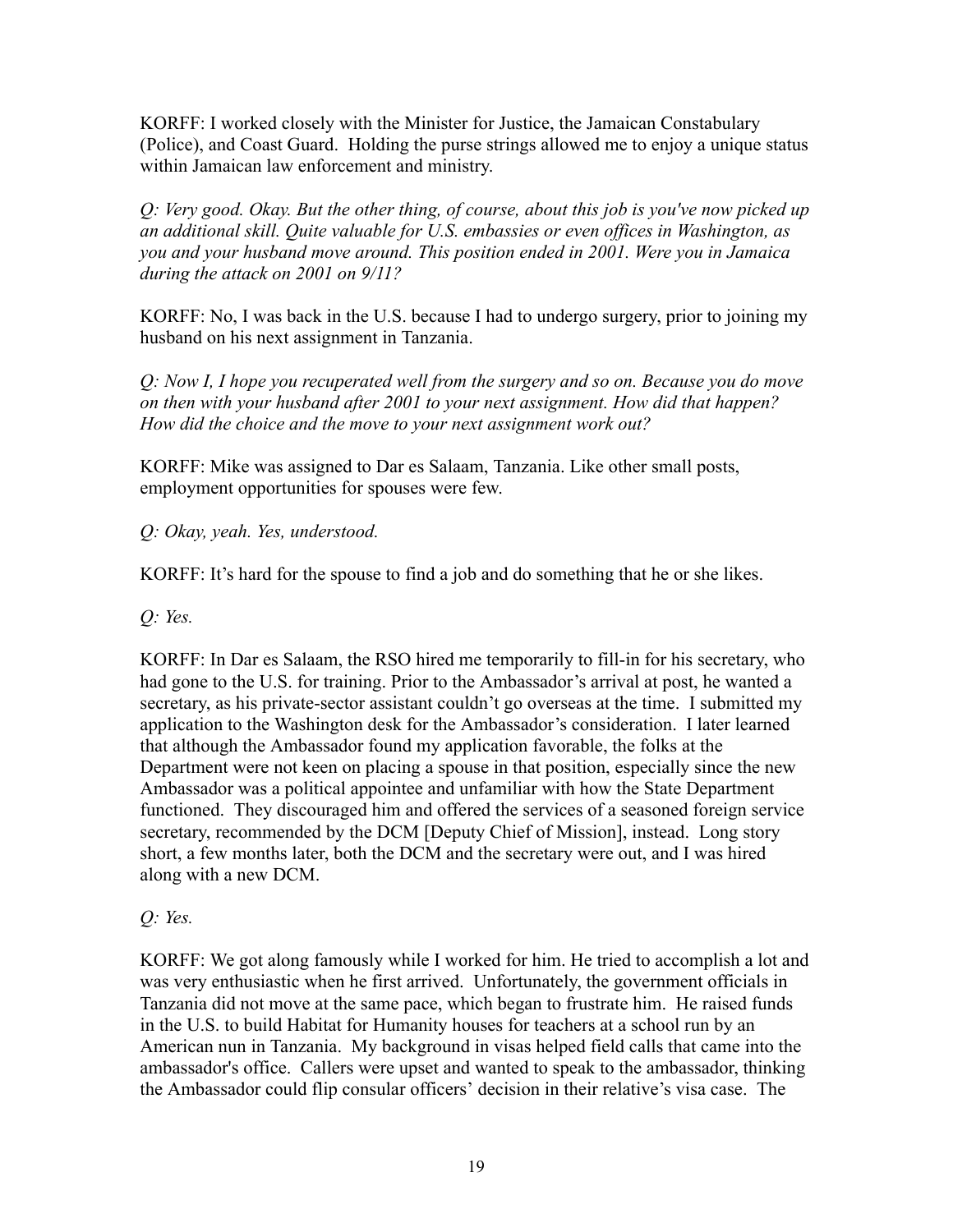Ambassador had complete faith in my handling visa calls; therefore, I would not put such calls through to him. At official functions, if he was approached about a visa matter, he would direct them to speak with me in his office. I would then discuss some cases with the Consular Chief and try to resolve cases one way or another. I knew that if the explanation was based on the eligibility of the visa application rather than the applicant, the explanation was accepted, and we moved on.

# *Q: Yeah! Wonderful.*

KORFF: I often got to travel with the ambassador, even on out-of-town trips. His contacts were my contacts. They knew my position with the ambassador.

### *Q: That can be, you know, a very important job. And it sounds like you really made the most of it.*

KORFF: I sure did. I enjoyed his company and work ethic. He was very fair and hardworking. He wanted to achieve a lot but found a good deal of push back or reluctance. Over time, he became disenchanted and began to lose interest. And then he was ready to leave. I think he did leave a little earlier than he should have, due to frustration.

# *Q: What were the highlights that you recall as the ambassador's Secretary/Special Assistant?*

KORFF: I coordinated travel and representational events, and acted as liaison for agencies within the Mission, U.S., and Tanzanian Governments. Oh, the biggest highlight was travel. Tanzania was such a fantastic place with all the safaris. As a member of the Ambassador's entourage to various official events, I enjoyed the VIP treatment the delegation was given. So that was a lot of fun!

# *Q: Is there a particular project that the ambassador had to or wanted to see accomplished that sticks out in your mind?*

KORFF: Yes. His goal was to obtain desks for classrooms and housing for teachers at a school run by an American nun. Considering that, he raised funds in South Carolina. In addition, we held an art auction at the Embassy with donations we solicited from local businesses. Tanzania's noted wood carvings were received as donations for our auction. Donations were both in cash and kind – making for a huge success. We were able to give that money to the school. Now, that was a big achievement! As I had mentioned earlier, we received expertise from Habitat for Humanity to build those affordable houses for the teachers.

*Q: And, the other thing as the Secretary's Special Assistant, you're talking to all the sections of the embassy. What was that like? How, what did you learn from that perch up in the ambassador's office?*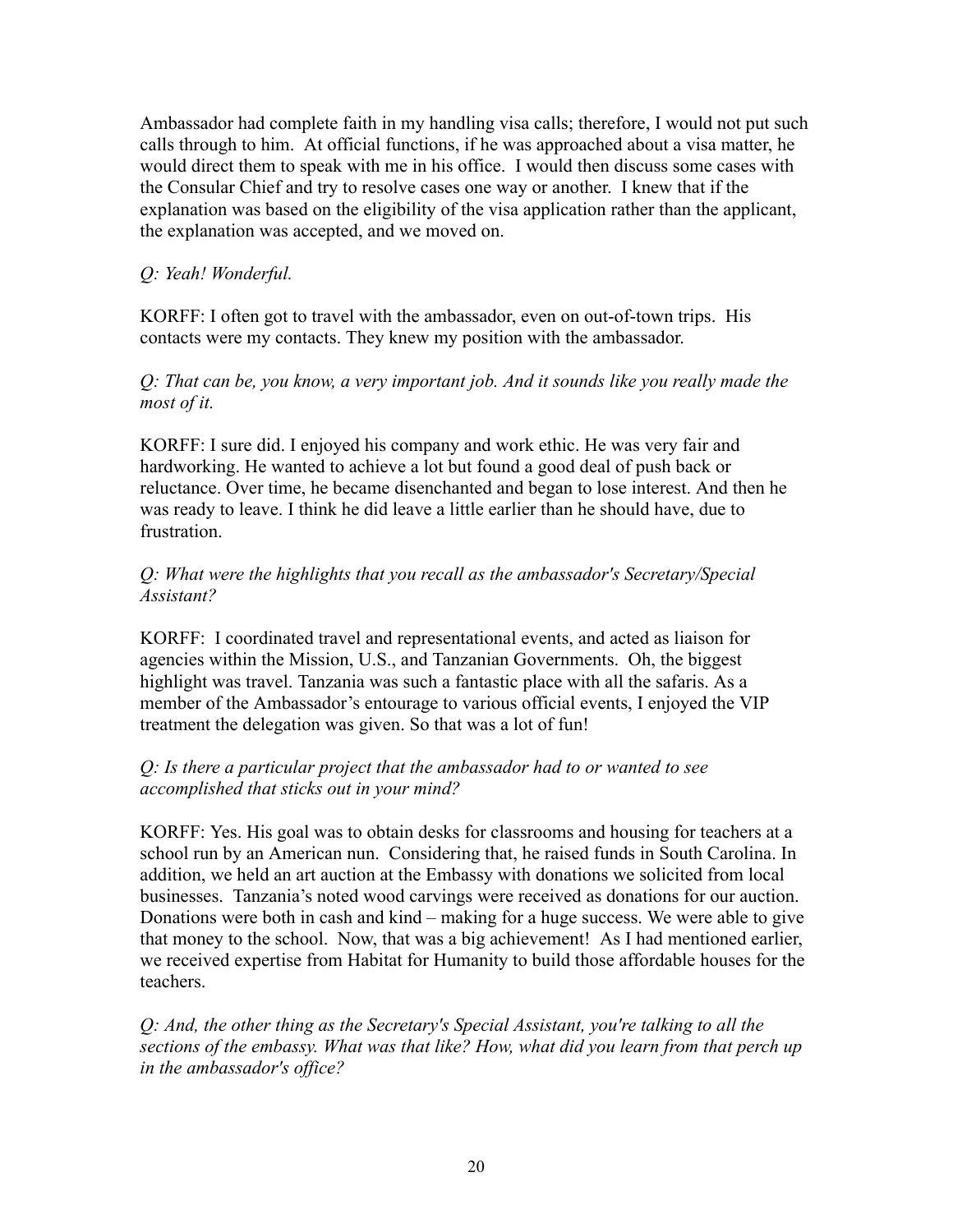KORFF: The Ambassador referred to me as his gatekeeper. That meant I had to carefully manage his internal and external appointments, allowing down-time for reading and responding to action items. Everybody wanted to see him. There were times I had to juggle his appointments when urgent issues came up. So scheduling was very important to ensure that the driver knew when, where, and how to get the Ambassador to his next meeting.

# *Q: Sure.*

KORFF: And of course, he would get waylaid also on his way out of the embassy, just walking to his car. Invariably, someone or other would stop him with requests or want to get his views on something. Sometimes I would walk with him, which made him feel like I was being overprotective. To avoid nepotism, I supervised the RMO [Regional Medical Officer], instead of the DCM, as his wife worked as a nurse in the Health Unit of the Embassy. I also supervised the Protocol Assistant and the Ambassador's chauffeur.

### *Q: Okay, now, were there any VIP visits? Because often that becomes a major thing for the ambassador.*

KORFF: Yes, I prepared for the high-level visit of the Deputy Secretary of Health and Human Services. Among other visits, I recall a couple of U.S. Senators and a Congressman, the Director of the Voice of America, and the head of OBO [Overseas Buildings Operations], who came for the opening of the New Embassy.

*Q: Yeah, yeah. People don't realize it, but the Ambassador's Secretary often has many skills and many things that she or he has to remember. Just even the routes that the ambassador takes in order to get to places.*

KORFF: I was responsible for coordinating with other sections while safe routing specifically for the Ambassador's travel was reviewed by the Regional Security Office, taking into consideration if there were any planned demonstrations or other events around town. The Ambassador's schedule was shared with only a few senior officials and a sanitized version was given to the Ambassador's chauffeur.

*Q: Yeah. It's not a well understood job, how important this is for the smooth functioning of the embassy. Because if the ambassador gets tied up and doesn't get to the places that have been scheduled, things go wrong very quickly.*

KORFF: That's right.

*Q: All right. But, so it, it sounds like you had some fun with the job, and that it also gave you additional skills in just understanding how an entire embassy works.*

KORFF: Yes. I enjoyed being in the Front Office and having a birds-eye view of everything that was going on.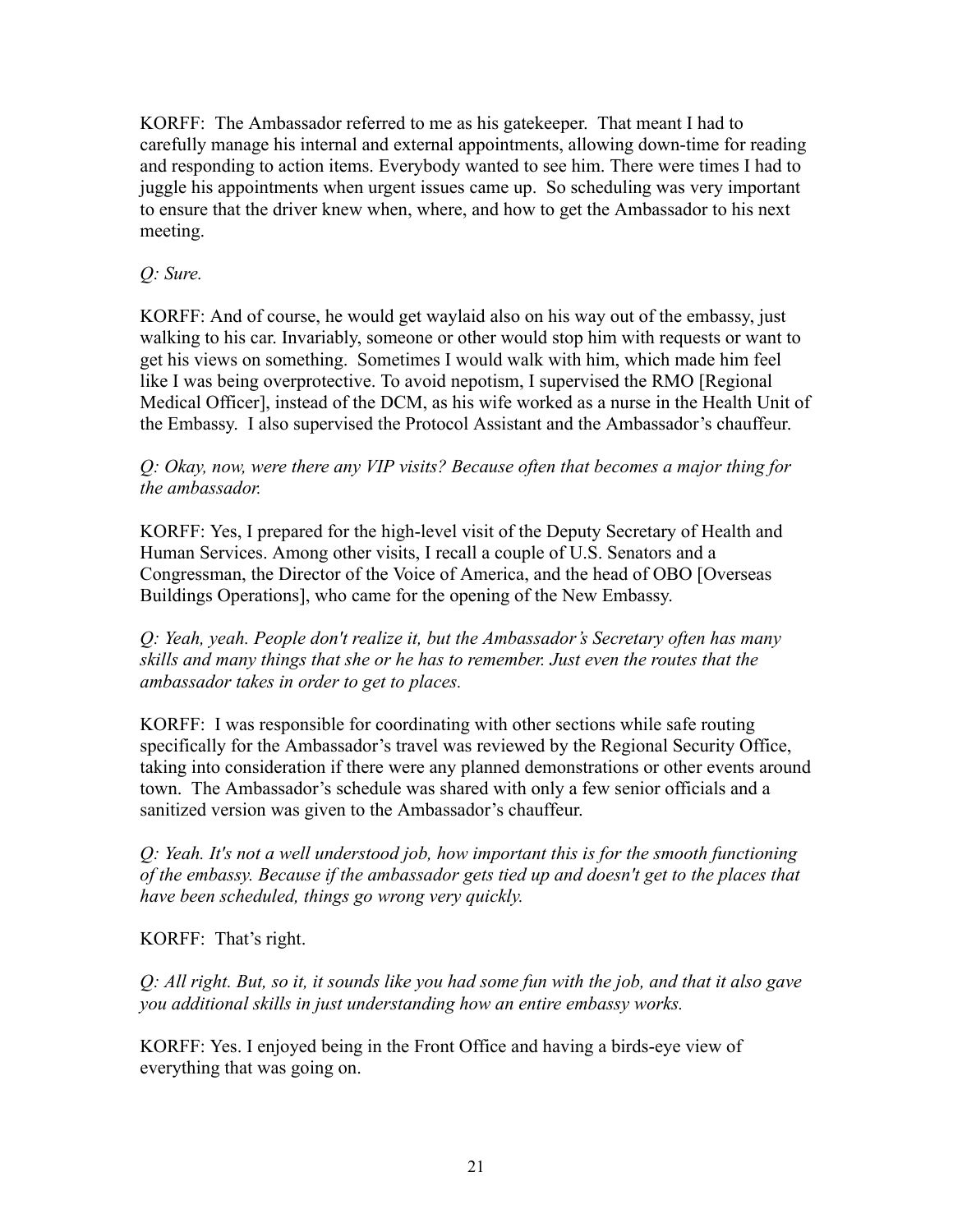#### *Q: Where do you go next from Tanzania?*

KORFF: Mike retired, and we returned to our home in Virginia in August 2004. Upon our return, I alerted the Passport Office, where I had worked earlier, that I was back in the Washington area and would be interested in working there again. Although there were no vacancies, I was asked to apply to the Human Resources Office and told that they would find a suitable place for me. Apparently, several people had written glorious recommendations that truly impressed them. In a couple of weeks, I received a call from the Human Resources Office offering me a position in the Office of Citizens Services, Bureau of Consular Affairs. I gratefully accepted and was hired without interview!

*Q: Now, at this point, are you in this U.S. Civil Service? Or what status were you in?*

KORFF: I was U.S. Civil Service.

*Q: Okay.*

KORFF: During my first job in the Passport office, 1990-1992, I was hired as a U.S. Civil Service (CS) employee, having fulfilled the requirement of 52 weeks of overseas U.S. Government service. I had more than a year and that's how my Civil Service career began. When we returned to Washington in 1994-1996, I was rehired in the CS and my previous frozen service credits were added to the current employment.

*Q: And so, starting, I guess, in 2004, you entered the Civil Service in the Bureau of Consular Affairs. Let's begin there in 2004. What were your responsibilities as you arrived?*

KORFF: I rejoined the Civil Service in 2004, and all my prior service credits were added to my current employment status. As a Citizens Service Specialist, East Asia and Pacific Division, in the Office of Overseas Citizens Services, [OCS], Bureau of Consular Affairs, I covered several countries and my responsibilities included Post oversight and support for emergency and non-emergency services and security awareness. I guided Post for possible evacuation of U.S. citizens when the military coup in Fiji became imminent. While an evacuation was not necessary, I coordinated warden messages and represented our Bureau at high-level crisis preparedness meetings. I assisted in adjudicating a significant backlog of passport applications at the Washington Passport Agency, caused by the new Western Hemisphere initiative that required U.S. citizens to travel to the U.S. from Mexico and Canada on U.S. passports. I played the key role of Consul General during a week-long Marine Expedition Exercise at Camp Lejeune, NC. I also provided leadership and support while serving temporarily as country adoption officer in the Office of Children's Issues. I also assisted in the evacuation of U.S. citizens during the Lebanon crisis.

# *Q: But now was the consular Bureau divided by geographical area?*

KORFF: Yes. I was in the East Asia and Pacific Division, American Citizens Services.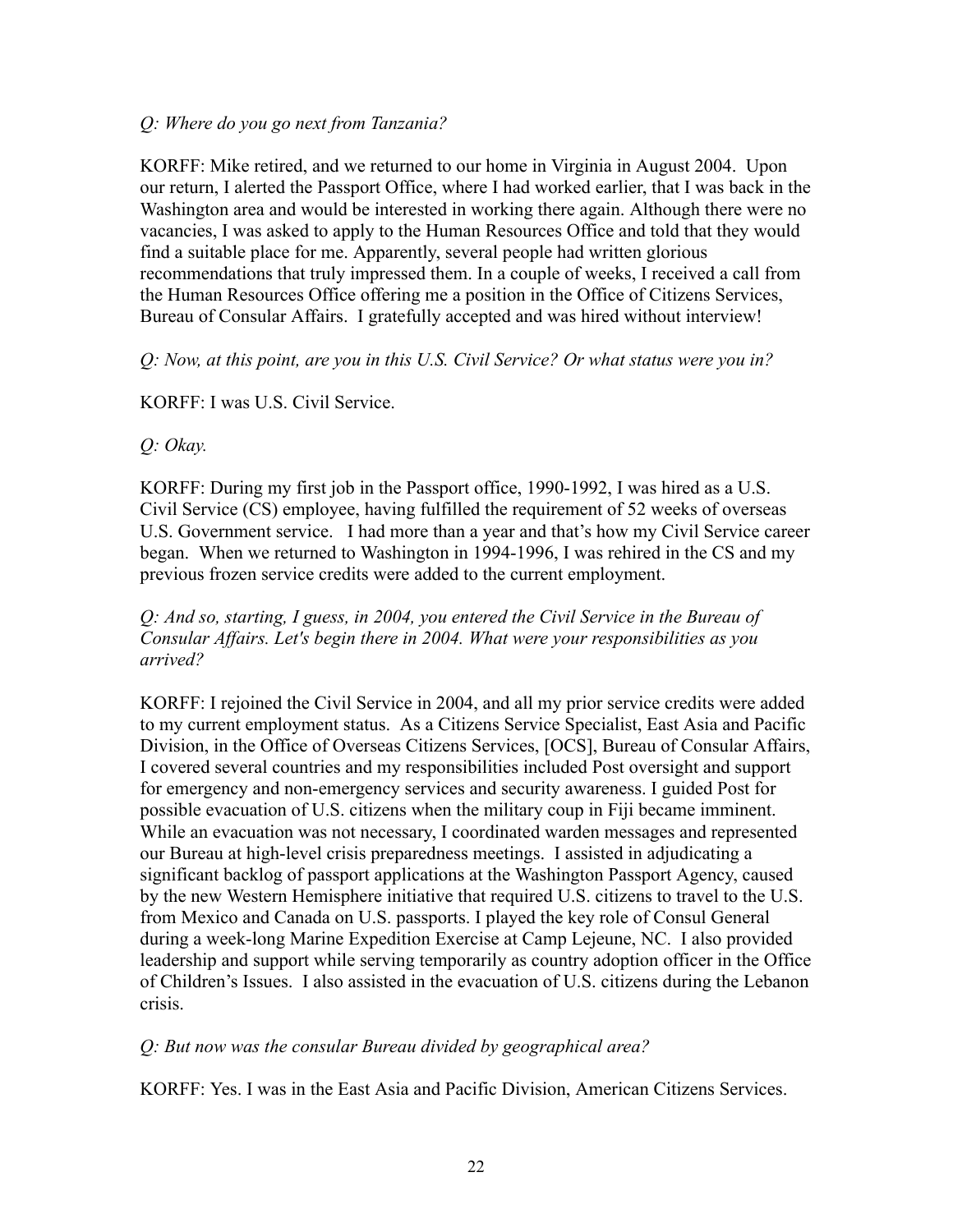# *Q: What were you responsible for?*

KORFF: I provided policy guidance and support to posts in Japan, Singapore, Australia, New Zealand, Samoa, and Brunei. I monitored and supported the administration of emergency and non-emergency consular services to U.S. citizens residing in or traveling to countries in my portfolio. I served as a conduit between posts and the interagency process, answering complex citizenship and nationality questions. And I served in the OCS Duty Program and on Consular Task Forces. I was the OCS SharePoint administrator. I served short temporary duty assignments in Tokyo [2011], after the major earthquake to fill a staffing gap during the summer, Guangzhou [2013] Beijing [2015] – assisted in their summer visa workload.

### *Q: So this is interesting, because even though you're in the office of American Citizen Services, they know you have the—*

KORFF: Visa background. The Bureau tried to give Civil Service employees an opportunity to do short TDY tours, thereby allowing them to gain a better understanding of how consular sections overseas worked. For CS employees who had never done visa work, a few days of training was provided at high visa issuing posts in China.

#### *Q: —Yeah. And they're willing to tap that for temporary duty.*

KORFF: Yes, I was fortunate to have had visa background, which helped me offer my services to overseas posts. Each time I was away on temporary duty, my portfolio was split among colleagues in my division, so the burden wouldn't fall on one person.

*Q: Right. Now, once again, let's take just a moment, this is now 2004. You are in the State Department. How has the information technology revolution changed the nature of your work, has it made it easier or harder? What did you notice about the changes with all the computerization, email, and so on?*

KORFF: The most important thing that Secretary of State Colin Powell did was to allow us to have access to both the classified [up to secret level] and unclassified systems at our desks. Previously, we had to go to a secure location to read classified information. We were able to switch back and forth between the two systems making it very helpful and timesaving. For documents that were of higher classification, we would walk over to the Department of State and read them in a secure setting.

*Q: And then the other big change, of course, after 2001, there began to be many, many more security checks and aspects of security that were changed and enhanced. How did that have an effect on you?*

KORFF: 2001, after the 9/11 incident, a new section called the Crisis Management and Strategy [CMS] office was added to the Operations Center to support task forces and help the Department manage and learn from crises. Today, all of Ops works together to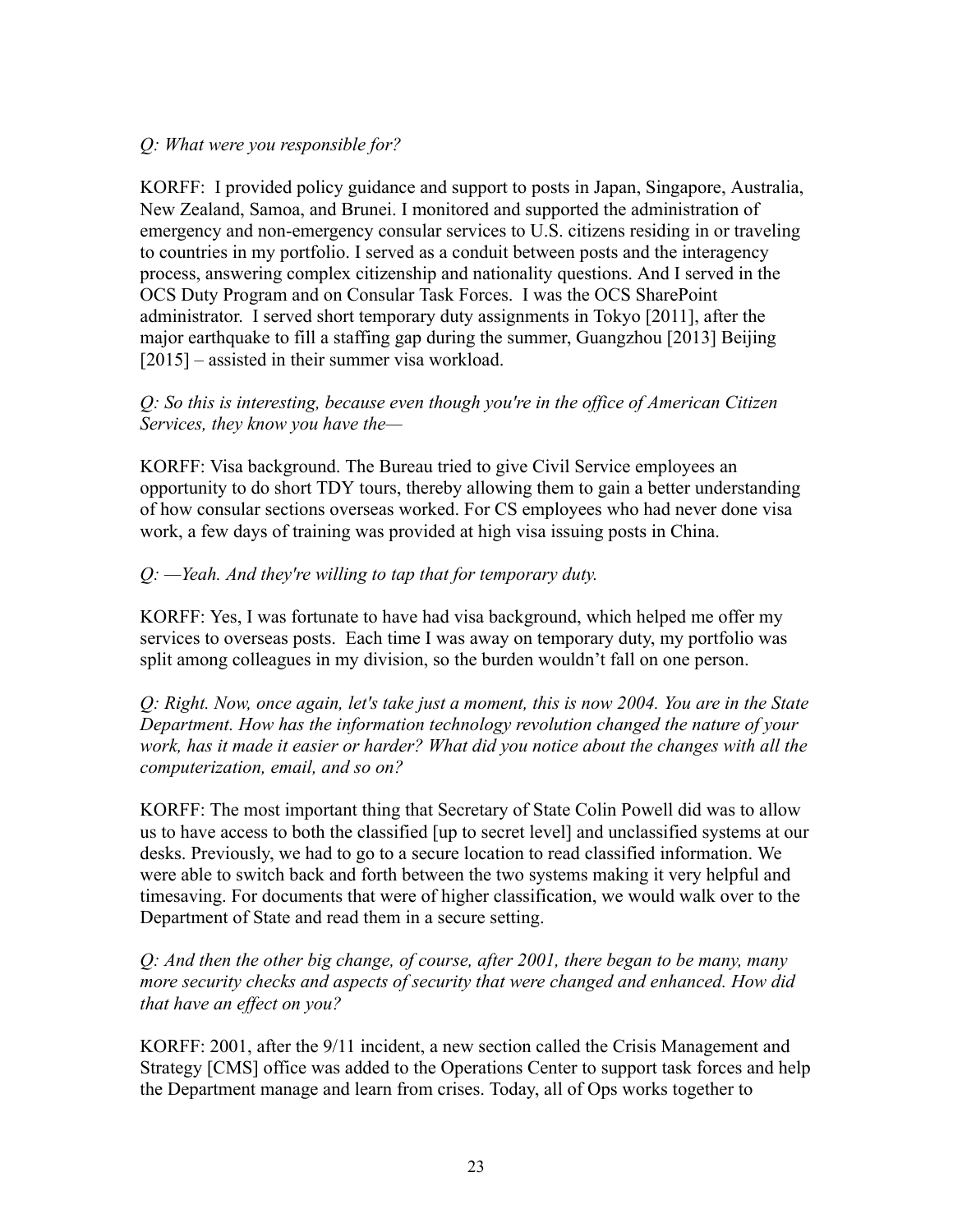respond to major events, both in the United States and abroad. CMS also provides preventative and long-term assistance to posts. From reviewing crisis preparedness plans and developing dynamic plans with posts approaching crises to managing 24/7 task forces and mass evacuation planning, CMS ensures posts have the skills and support they need to respond to any kind of emergency. In 2007, I served as Program Officer for a year as resident expert on consular issues and was primary liaison between the Bureau of Consular Affairs, and the Secretary of State's Crisis Management/Operations Center.

*Q: Was that because it's attached to the operation center, was that a shift job? Were you on a sort of 24-hour, different shifts?*

KORFF: Not in the Crisis Management office, there were no shifts, rather they did it in the Ops Center. The only time I was on shifts was when there was a task force operational, then the task force was 24/7. I served on several crisis task forces.

*Q: And during that year, you were there from 2007-2008. What did you find to be the most important thing or the most memorable thing, since this is a relatively new tool, having this crisis management office?*

KORFF: Knowing everything that was going on in the world in real time and having access to the topmost briefing materials, was very, very helpful. After every crisis, CMS also analyzed the Department's response to crises and disseminated lessons learned to ensure that posts are safer, well prepared, and ready for future challenges.

# *Q: And did they attack your particular skills with knowledge of South Asia, Hindi, and the fact that you've lived in, you know, India and Bangladesh?*

KORFF: Not really. I managed the very challenging portfolios of South-Central Asia (SCA) and Western Hemisphere Affairs (WHA). During my tenure, the political situations in Pakistan and Bangladesh were extremely volatile; WHA weathered three category 5 hurricanes requiring significant engagement – prompting contingency planning, emergency preparedness, and evacuation implementation. I supported and managed Crisis Task Forces and conducted crisis management training. I emphasized the "No Double Standard" policy, ensuring that private U.S. citizens were aware of specific terrorist threat information that had come to the missions' attention. I created a collaborative web portal during the period of rapid transition in Pakistan where terrorist violence shadowed and political uncertainty threatened to derail the country's stability and democratic prospects.

# *Q: Ah, interesting.*

KORFF: For a couple of months in the summer, due to a staffing gap, I was asked to manage two hemispheres, which was exhausting and stressful.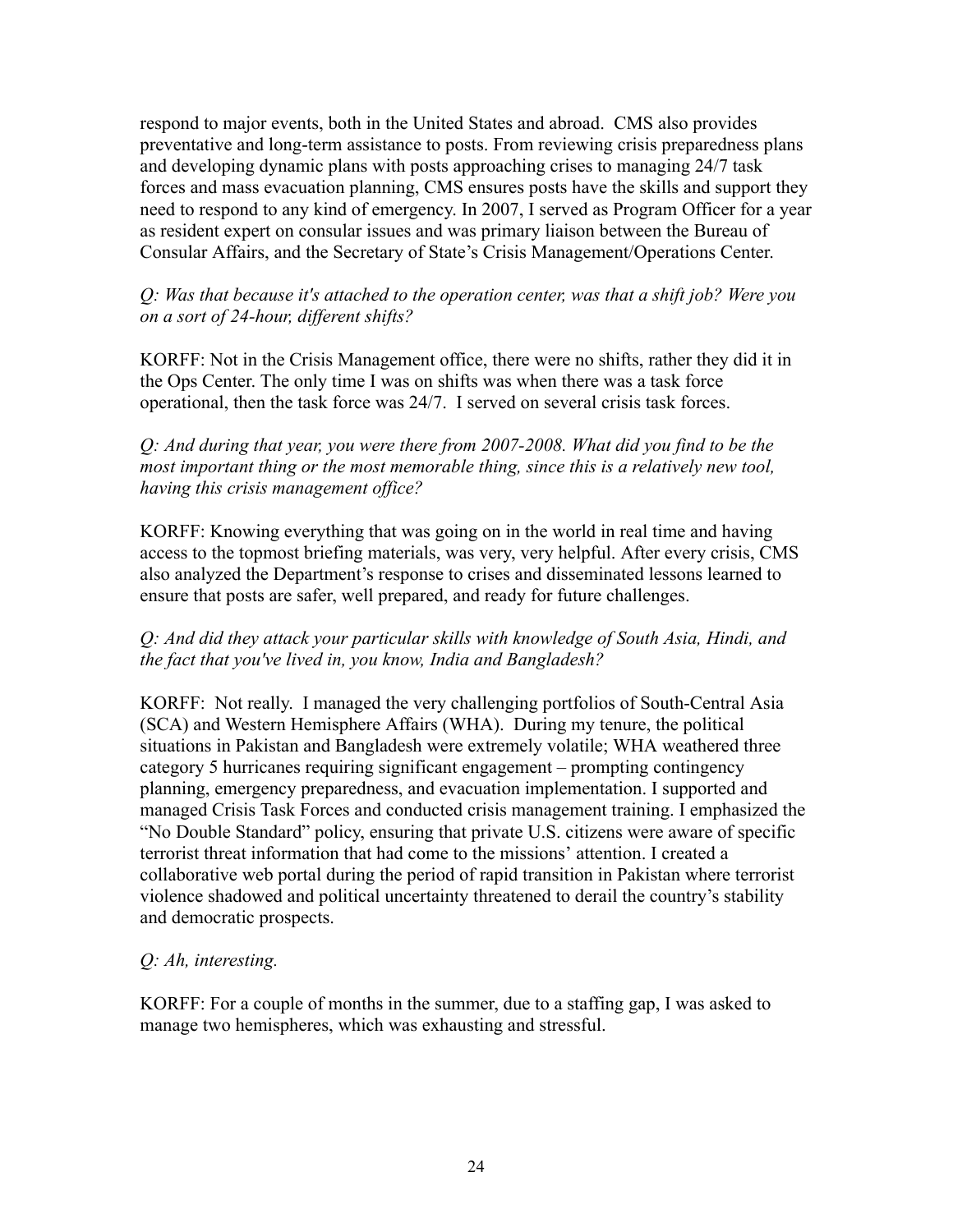*Q: Wow. Yeah. So I mean, this is a relatively new set of skills for you. That you hadn't done before? Yeah. Um, wow. But it did last only a year. And then where did you go from there?*

KORFF: Back to my office at Overseas Citizen Services.

### *Q: Okay.*

KORFF: After a couple of years, when a colleague of mine in the Office of Children's Issues, decided to do the one-year stint in CMS, I took over for four months her portfolio on international adoptions.

# *Q: Sure.*

KORFF: That assignment got to be tedious quickly because potential adoptive parents wanting to adopt were impatient, not realizing that I was not holding up the adoption process. Many orphan children who were from Poland and other countries were disabled, needing more attention. Some new adoptive parents who adopted a disabled child found it stressful, so neglect crept in along with wanting to return the child. Since legally adopted children could not be returned to their home country, they were taken over by social services in that state. In a Russian adoption case, when a seven-year-old child was sent back to Russia by the adoptive parents, that led to a huge international issue. The government of Russia placed a moratorium on adoptions for a long time.

#### *Q: Yeah, yeah. There were many, many problems with international adoptions.*

KORFF: Yes, yes. Now back in Overseas Citizen Services: if an American was arrested overseas, of course their family members in the U.S. would call and ask if something could be done to get him out of jail. I would try to explain that the foreign country was a sovereign nation with rules and regulations that we had to respect but ensure that the person was treated humanely. Then there was an American who committed suicide overseas. The distraught parents insisted their son was murdered and wanted us to get the foreign government to investigate or send U.S. authorities to investigate. The U.S. cannot investigate unless expressly requested by the foreign authorities, which, in this case, they did not.

### *Q: Absolutely. Now, once again, as time goes by, are the tools that you have in order to work with these very distant overseas posts getting better? Are there aspects of your job that are getting easier?*

KORFF: The biggest drawback for some was the time difference between the U.S and posts in our portfolios. However, it was perfect for me, because if posts would query me during their workday, I would respond during mine which meant they had an answer from me the next day. This system worked well in non-emergency cases, while in emergency cases, posts would contact the after-hours OCS duty officer.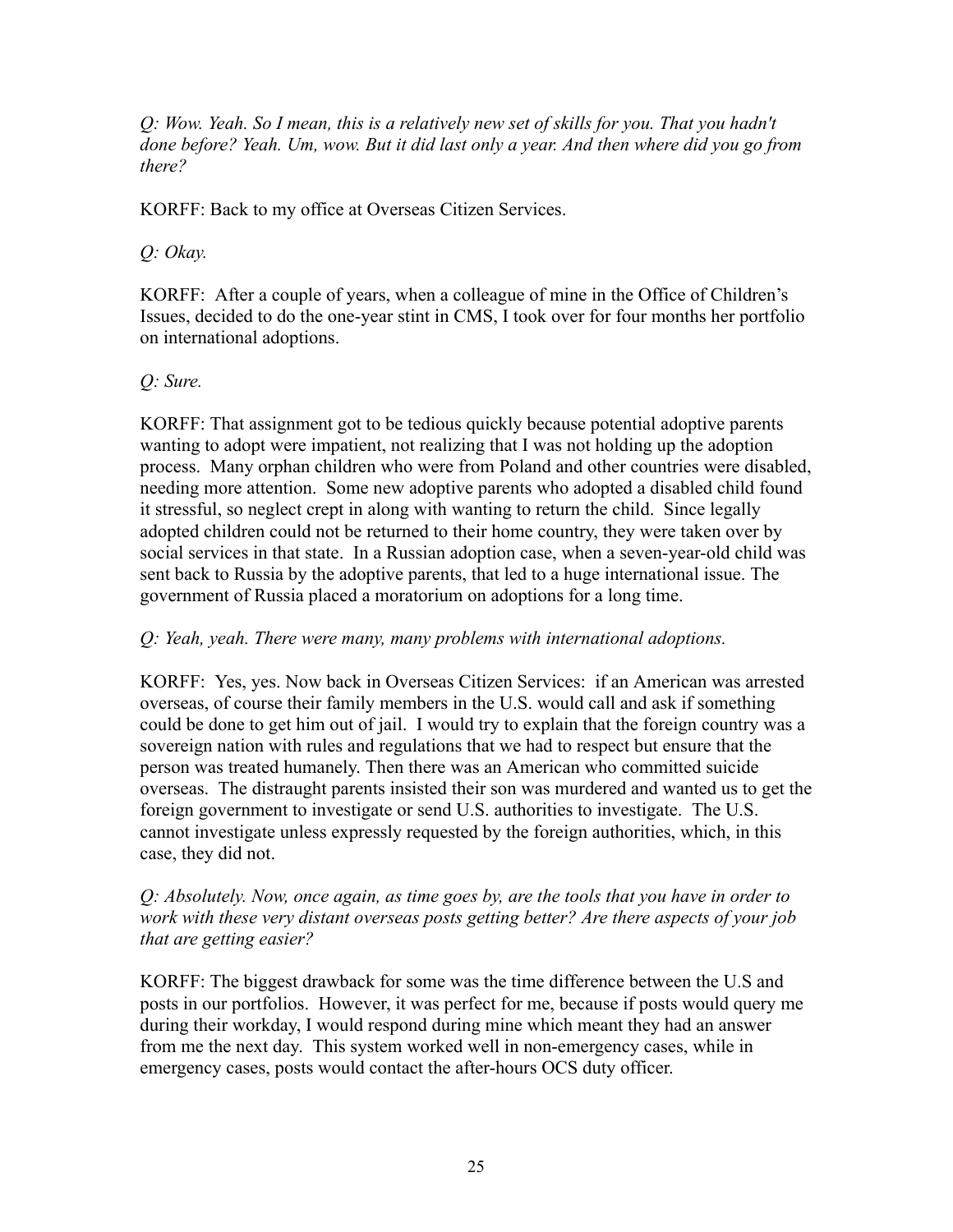*Q: Yeah. Did they, did the consular office give you different geographic areas? Or did you stay in the Asia/Pacific?*

KORFF: I was one of five officers and remained in the East Asia and Pacific division, American Citizen Services [ACS]. The Office of Citizens Services encompassed five geographic divisions – AF, EAP, EUR, NESCA, and WHA.

*Q: Now, also, over time, because you've acquired so many skills, and worked in so many different places, you begin to become considered for awards. And do you recall which awards were for you the most satisfying?*

KORFF: All awards were satisfying knowing that my work and efforts were appreciated. Doing something I enjoyed was fulfilling in addition to being able to resolve problems as best I could. Serving on crisis task forces was required as well as serving on the OCS duty officer roster, one week at a time. As the duty officer I worked from home and took emergency calls from posts, or Americans in the U.S. or overseas.

*Q: Interesting. Now, but as you are getting, you know, more and more experience and you're working longer in the consular bureau. Do you take on supervisory responsibilities?*

KORFF: No, I had no supervisory responsibility. Each division had a chief and a deputy, who was always a civil service employee with seniority. Since Michael had retired again from his other jobs, I decided to retire as well so we could pursue other interests together.

*Q: Yeah, yeah. Now, let's look back then on the career path that you had, while you were taking positions, and so on, did you see changes in how the State Department treated spouses? Were you getting more help? Or how would you describe the treatment spouses got over that period of time?*

KORFF: Employment opportunities for spouses got progressively better, the State Department was doing a lot more for spouses than they did when I was overseas. I had to aggressively pursue employment opportunities and managed to persevere. When I was hired as a contractor in Kingston, it took me almost two years in getting INL to convert my position to a family member position that provided retirement benefits. Unfortunately, my supervisor was kind of lazy, he didn't push the paperwork forward. Finally, a month or two before we were reassigned to another post, my efforts were successful. The person who filled my position after I left, greatly benefited from my efforts. Sadly, my contractor service could not be counted toward retirement. However, several years down the road, I was able to buy in retirement service credits for temporary employment stints as well as my time working in the U.S. Army Civilian Personnel Office, which had not been counted toward retirement. All in all, when I retired doing this rolling stone job, I completed twenty-six years.

*Q: Wow, that is yeah, quite a lot.*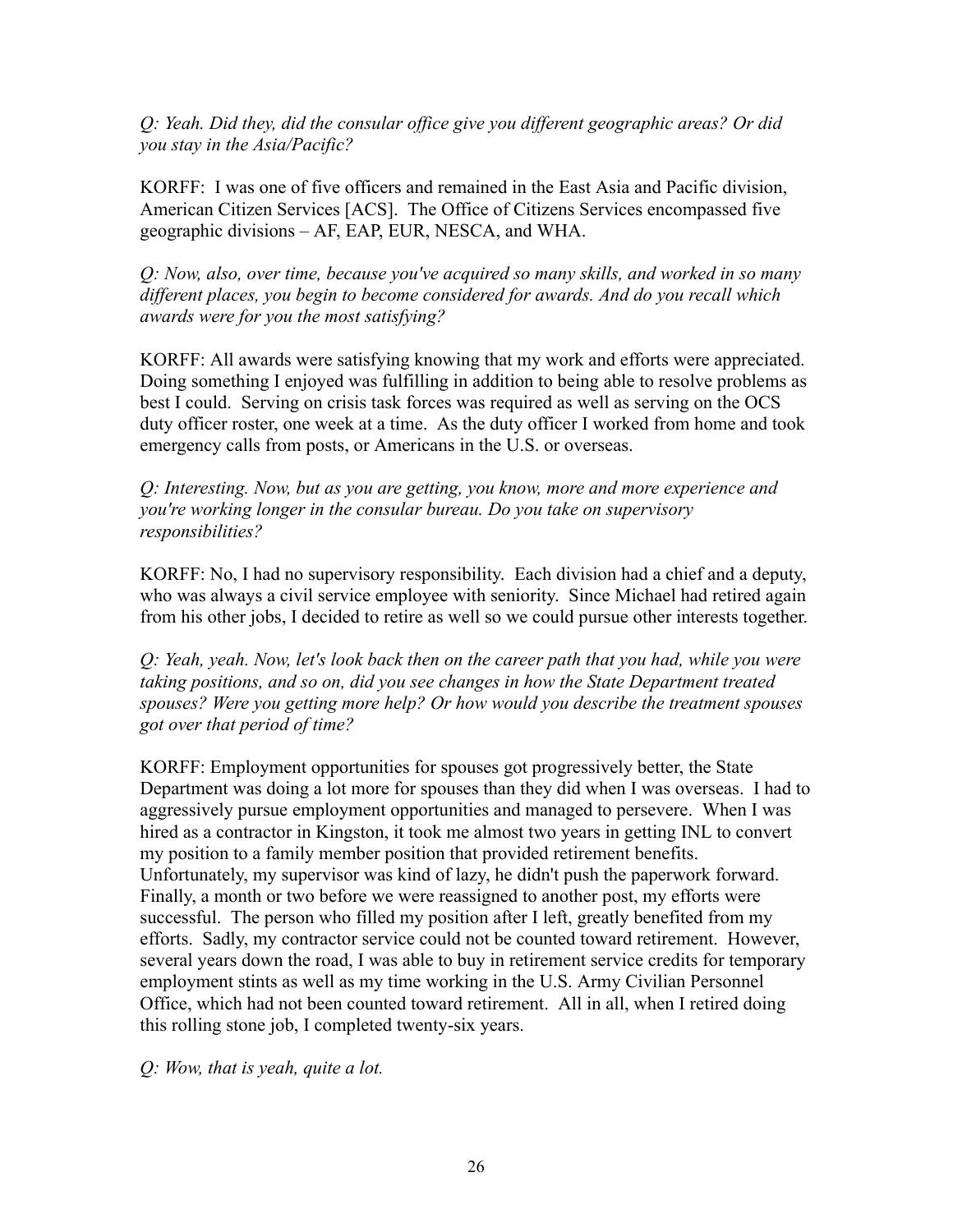KORFF: Yeah, yeah. A full career. I think Mike completed twenty-six years too.

*Q: That number is certainly excellent. But the other thing I'm curious about is you manage to work very regularly. Did you see that other spouses also wanted to work at opportunities? Or is it, you know, your own determination and your own willingness to be flexible, that helps you accomplish this?*

KORFF: It must work both ways. My determination and willingness to be flexible in accepting any available position helped me move ahead. And because he clearly understood my plight, Mike was very sympathetic toward other spouses, and he would hire spouses in his office, which also gave them a chance to work. Conversation at home tended to be boring while I was unemployed. Once I started working, my encounters got interesting, especially in the Fraud Office. Oh, good stories from the Fraud Office.

*Q: Sure.*

KORFF: My colleagues would tell me that they'd threaten to hand the people referred to the Fraud Unit to me when they were reluctant to tell the truth. In most of the cases, I was able to get them to confess their actions and have them provide an affidavit referencing their fraud. Based on such confessions, they were banned from receiving a visa again.

*Q: Right. Right. Yeah. Once you lie–*

KORFF: And I sound like a terrible person, don't I?

*Q: Well, your —*

KORFF: I was always tough.

*Q: Yeah, I know you're adjudicating U.S. law. And if you're violating the law, that's you have every right and you know, you're expected to apply it. But then also, were you able to maintain a reasonable work/life balance for your family?*

KORFF: When we went to Manila, our son was off at college in the U.S., so it was just the two of us. Having no family nearby, it was tough on our son especially during school breaks, he had no place to go. He did get to visit us once in Manila and again in Jamaica.

*Q: But for yourselves, as well, were you able to find time for recreation and you know, just to unwind?*

KORFF: Well, because of Mike's position, we had a lot of representational events to attend or to host. We traveled around a little and took our R&R in Australia.

*Q: Yeah, yeah. Because obviously, that's part of how, you know, you manage two working spouses in the Foreign Service. Even when one is not an officer.*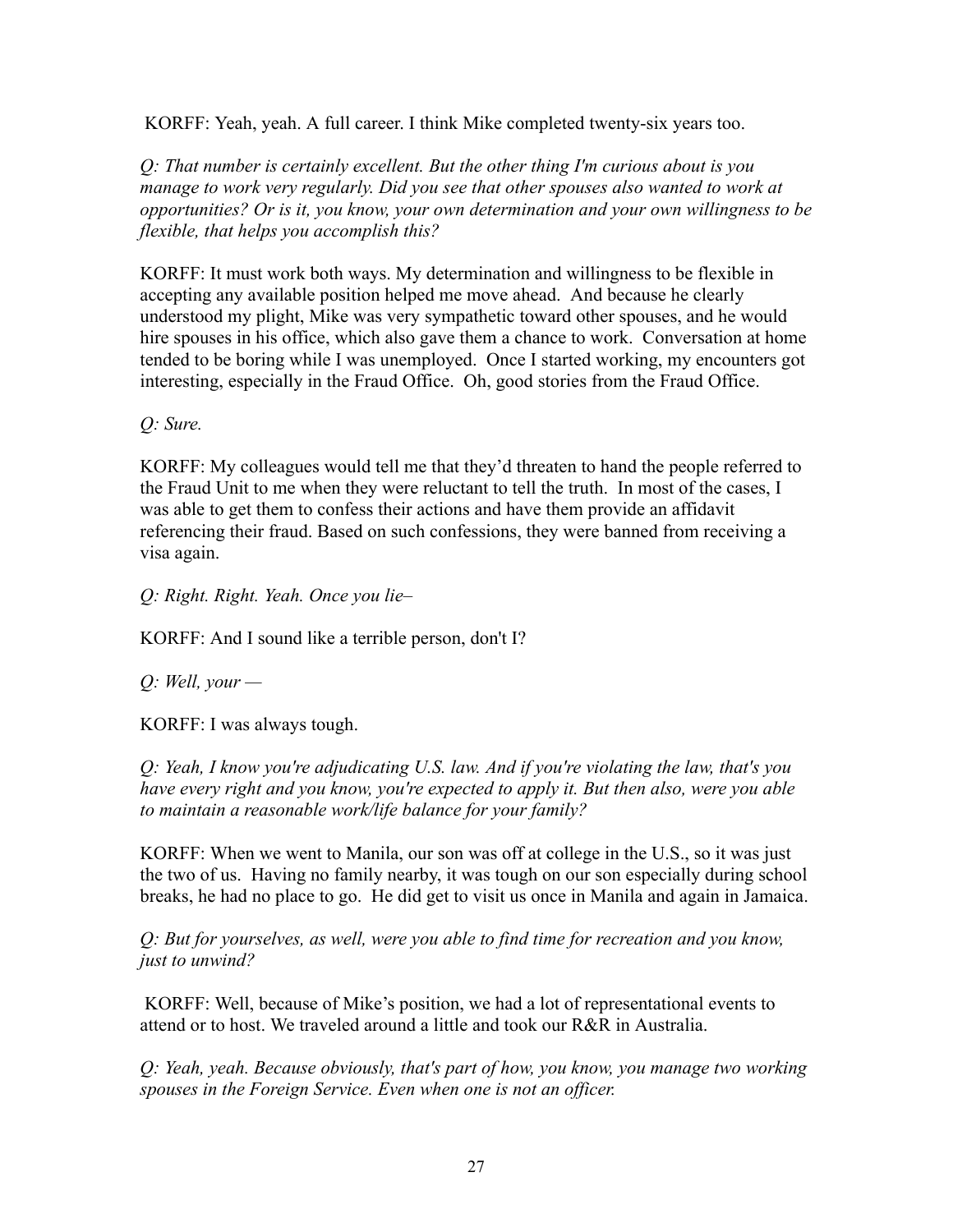KORFF: And, especially when we were overseas, I didn't bring work home, it was left in the office. But once we returned to the U.S. and I was able to access my work computer, sometimes I would spend a couple of hours in the evenings sifting through emails and flagging priority items for the morning. Every morning there was a short ten minute pow-wow at which each officer could raise anything important in our portfolios that our Chief should know before she headed to the Division meeting at 9 a.m. When my posts were open, and if I was online, sometimes I would respond right away.

# *Q: Yeah, it is the two-edged sword. You have access and ability. And then, on the other hand, it creates opportunities for work and more work and more work.*

KORFF: People assume when one works remotely, the person tends to do less, but not really; rather you're motivated to have the access. There are distractions with kids, and there are some people who abuse the system. Since I was not required to work in the evenings, I chose to spend a couple of hours on my personal time.

### *Q: Yeah. Now, if you were advising spouses who are now entering the Foreign Service with an officer, what advice would you give them?*

KORFF: I would say, look out, persevere. See what's there. Push ahead, read the regulations. And it doesn't matter if you've never done it before. There's always a first time, you learn. All experience matters. It all adds up. Count your blessings, big and small. Look at me. I've done so many different things in my twenty-six years. When I first met Mike, I didn't even know I was going to join the State Department and yet ended up spending twenty-six years, with a retirement pension. How great is that?

# *Q: Yeah. Now, in retirement, are you using any of your skills in other kinds of work?*

KORFF: Yes, every time we're on cruises, I get a chance to enlighten people about the Department of State's [Travel.State.gov](https://travel.state.gov/) website, an excellent resource to review, prior to traveling overseas. I can talk about my experience of living overseas with people. They love to hear my stories, without mentioning names, talk about certain incidents. Some of the stories are very helpful and informative.

#### *Q : And how has the department ever called you back for some kind of short emergency assistance?*

KORFF: Not really, because I think they are fully staffed.

*Q: Yes.*

KORFF: In the Civil Service, they don't really have the WAE program that retired FSOs have.